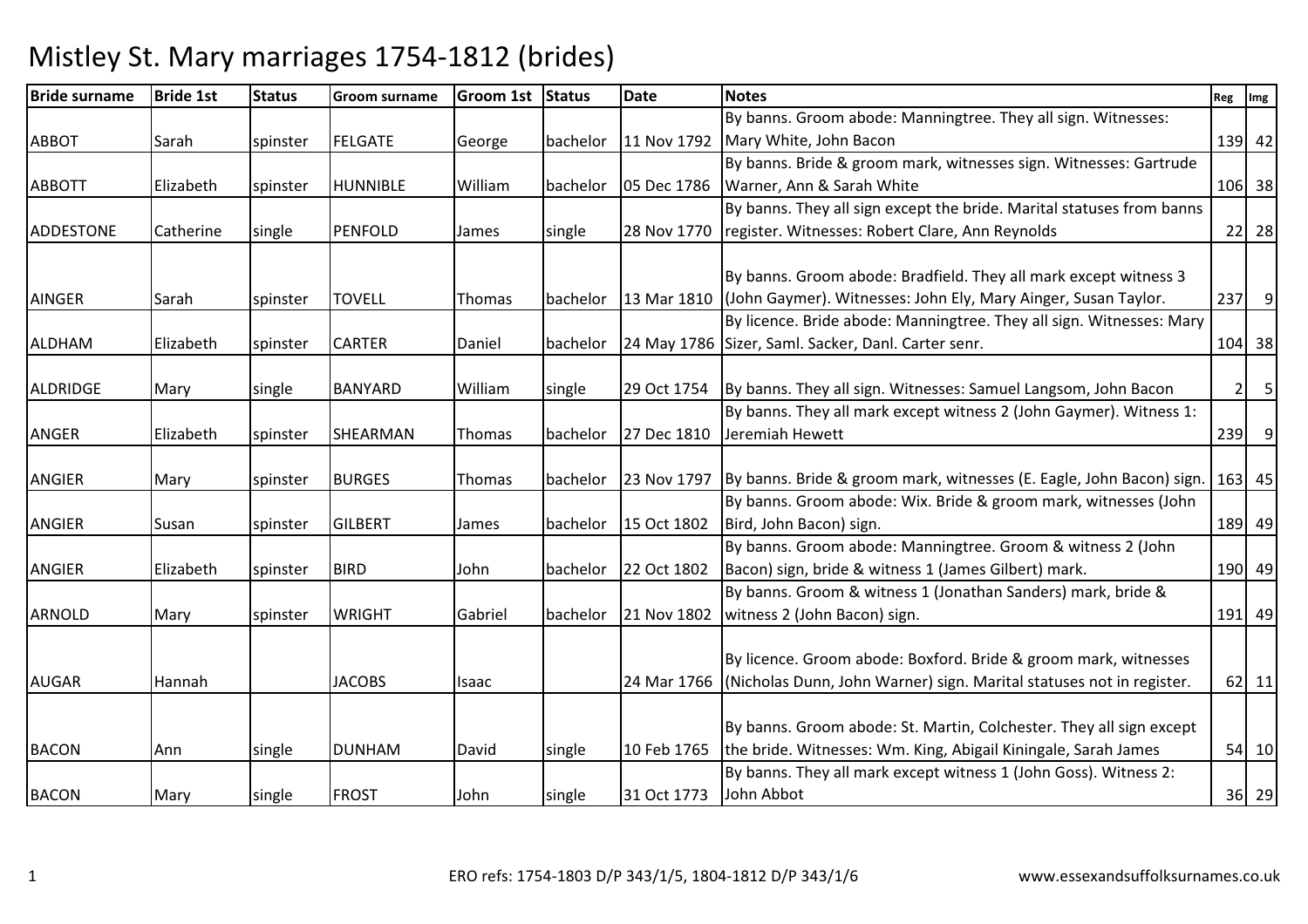| <b>Bride surname</b> | <b>Bride 1st</b> | <b>Status</b> | Groom surname   | Groom 1st Status |          | <b>Date</b> | <b>Notes</b>                                                                    | Reg | Img                        |
|----------------------|------------------|---------------|-----------------|------------------|----------|-------------|---------------------------------------------------------------------------------|-----|----------------------------|
|                      |                  |               |                 |                  |          |             | By banns. They all mark except witness 1 (John Bacon). Witness 2:               |     |                            |
| <b>BACON</b>         | Elizabeth        | single        | <b>WARD</b>     | John             | single   | 01 Oct 1775 | Charles Watson                                                                  |     | 48 31                      |
|                      |                  |               |                 |                  |          |             | By banns. They all mark except the groom. Witnesses: William                    |     |                            |
| <b>BACON</b>         | Sarah            | spinster      | <b>HAMMOND</b>  | William          | bachelor | 31 Jan 1803 | Nicholson, Susan Sperling                                                       |     | 193 49                     |
|                      |                  |               |                 |                  |          |             |                                                                                 |     |                            |
| <b>BAKER</b>         | Gartrude         | single        | <b>WARNER</b>   | William          | single   | 05 Feb 1759 | By licence. They all sign. Witnesses: John Francis, John Bacon                  | 23  | $\overline{7}$             |
|                      |                  |               |                 |                  |          |             | By licence. They all sign. Witnesses: Danl. Risbee, Robert Page, John           |     |                            |
| <b>BAKER</b>         | Susan            | single        | <b>RISBEE</b>   | William          | bachelor | 22 Oct 1811 | Gaymer                                                                          |     | 248 11                     |
|                      |                  |               |                 |                  |          |             | By licence. Groom abode: St. Clement, Ipswich. They all sign. Marital           |     |                            |
|                      |                  |               |                 |                  |          |             | statuses not in register. Witnesses: William Warner, Susanna Leech,             |     |                            |
| <b>BARTON</b>        | Mary             |               | <b>SLYTHE</b>   | Richard          |          | 10 Nov 1770 | Mary Lucas, Susanna Leech                                                       |     | 19 27                      |
| <b>BEAUMONT</b>      | Elizabeth        |               | <b>PALMER</b>   | John             |          | * * 1786    | Banns only, not a marriage. Read: 10, 17, 24 Aug 1786                           |     | 19                         |
| <b>BEAUMONT</b>      | Elizabeth        |               | <b>PALMER</b>   | John             |          | ** 1786     | Banns only, not a marriage. Read: 5, 12, 19 Nov 1786                            |     | 19                         |
|                      |                  |               |                 |                  |          |             | Not clear if by banns or licence. They all sign. Witnesses: Willm.              |     |                            |
| <b>BEECHAM</b>       | Elizabeth        | single        | <b>STUD</b>     | Samuel           | single   | 20 May 1756 | Gallaway, Dorotheus Beecham                                                     | 8   | 6                          |
|                      |                  |               |                 |                  |          |             | By licence. They all sign. Witnesses: Benjamin Keningale, Elizabeth             |     |                            |
| <b>BEECHAM</b>       | <b>Barbara</b>   | single        | <b>REYNOLDS</b> | Hewke            | single   | 10 Jan 1758 | Studd                                                                           | 13  | 6                          |
| <b>BETTS</b>         | Mary             | spinster      | <b>WYMARK</b>   | Abraham          | bachelor | 14 Oct 1798 | By licence. They all sign. Witnesses: Martha & James Betts                      |     | 172 46                     |
|                      |                  |               |                 |                  |          |             | By licence. Groom abode: Harwich. They all sign except the bride.               |     |                            |
| <b>BIRD</b>          | Mary             | widow         | <b>KEDGLEY</b>  | John             | single   | 20 Jul 1758 | Witnesses: John Goff, Anne Bacon                                                |     | $15$ 7                     |
|                      |                  |               |                 |                  |          |             |                                                                                 |     |                            |
|                      |                  |               |                 |                  |          |             | By licence. Groom abode: St. Clement, Ipswich. Bride & groom mark,              |     |                            |
| <b>BIRD</b>          | Sarah            | spinster      | <b>COOK</b>     | James            | bachelor | 09 Nov 1798 | witnesses (Benjm. Hurring, George White) sign.                                  |     | 174 47                     |
| <b>BLACK</b>         | Sarah            |               | <b>RYMES</b>    | Thomas           |          | $* * 1775$  | Banns only - not a marriage. Read: 22, 29 Jan, 5 Feb 1775                       |     | 15                         |
|                      |                  |               |                 |                  |          |             | By banns. They all mark except witness 1 (John Stebbing). Witness 2:            |     |                            |
| <b>BLOIS</b>         | Mary             | single        | <b>STEBBING</b> | William          | single   | 18 Nov 1770 | Ann Bacon                                                                       |     | 20 27                      |
|                      |                  |               |                 |                  |          |             | By banns. Groom abode: Manningtree. They all mark. Witnesses:                   |     |                            |
| <b>BLOYSE</b>        | Hannah           | widow         | <b>NORMAN</b>   | Benjamin         | widower  | 28 Sep 1772 | Robert Ablet, Ann Bacon                                                         |     | 29 29                      |
|                      |                  |               |                 |                  |          |             | By licence. Groom abode: Manningtree. They all sign. Witnesses:                 |     |                            |
| <b>BOWLES</b>        | Sarah            | widow         | LONG            | Samuel           | bachelor | 11 Mar 1803 | Philip & Ann Long                                                               |     | 194 49                     |
|                      |                  |               |                 |                  |          |             |                                                                                 |     |                            |
| <b>BRIDGES</b>       | Sarah            | single        | <b>TAYLOR</b>   | John             | single   |             | 20 Sep 1768   By licence. They all sign. Witnesses: Jno. Bridges, Samll. Sacker |     | $6 \overline{\smash{)}26}$ |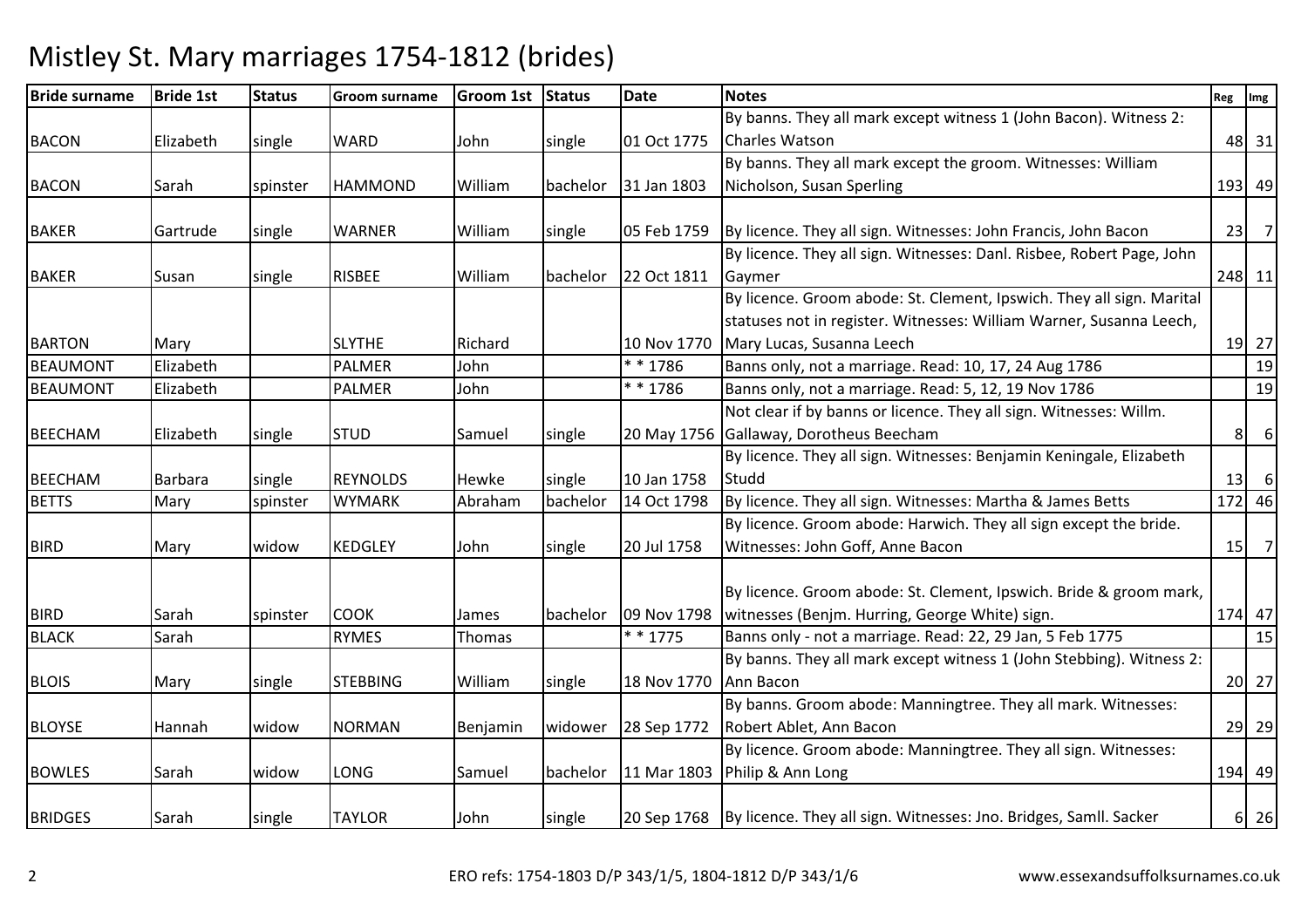| <b>Bride surname</b> | <b>Bride 1st</b> | <b>Status</b> | <b>Groom surname</b> | Groom 1st Status |          | <b>Date</b> | <b>Notes</b>                                                            | Reg            | Img              |
|----------------------|------------------|---------------|----------------------|------------------|----------|-------------|-------------------------------------------------------------------------|----------------|------------------|
|                      |                  |               |                      |                  |          |             | By licence. Groom abode: St. George, Bloomsbury, Middlesex. They        |                |                  |
|                      |                  |               |                      | Thomas           |          |             | all sign. Witnesses: Grace Phillibrown, Is. Phillebrown junr., John     |                |                  |
| <b>BRIDGES</b>       | Betsey           | spinster      | <b>FREEMAN</b>       | Lionel           | bachelor | 17 Feb 1783 | <b>Bridges</b>                                                          |                | 83 35            |
| <b>BROWNSMITH</b>    | Sarah            | spinster      | <b>DYER</b>          | Richard          | bachelor | * * 1779    | Banns only - not a marriage. Read: 10, 17, 24 Jan 1779                  |                | 16               |
|                      |                  |               |                      |                  |          |             | By banns. They all sign except the groom. Witnesses: Rayner Proom,      |                |                  |
| <b>BURGESS</b>       | Sarah            | spinster      | <b>NUNN</b>          | John             | bachelor | 27 Mar 1811 | Ann Dyer, John Gaymer                                                   |                | 240 10           |
|                      |                  |               |                      |                  |          |             | By licence. Groom & witness 1 (John Letch) sign, bride & witness 2      |                |                  |
| <b>BURNBY</b>        | Lydia            | spinster      | TOLLODY              | John             | widower  | 08 Feb 1791 | (Mary Bacon) mark.                                                      |                | $126$ 41         |
|                      |                  |               |                      |                  |          |             | By banns. Groom & witness 1 (William Kerridge) sign, bride & witness    |                |                  |
| <b>CALVER</b>        | Leah             | spinster      | <b>KERRIDGE</b>      | Robert           | single   | 26 Dec 1806 | 2 (John Fox) mark.                                                      | 215            | $6 \overline{6}$ |
|                      |                  |               |                      |                  |          |             |                                                                         |                |                  |
|                      |                  |               |                      |                  |          |             | By banns. Groom abode: Washbrook, Suffolk. They all mark. Marital       |                |                  |
| <b>CARNELL</b>       | Grace            |               | <b>GENTRY</b>        | Daniel           |          | 29 Jul 1770 | statuses not in register. Witnesses: Tho. Sigger, Ann Bacon             |                | $16$ 27          |
|                      |                  |               |                      |                  |          |             | By banns. They all sign except witness 2 (Thomas Yell). Witness 1:      |                |                  |
| <b>CARRINGTON</b>    | Mary             | single        | <b>YELL</b>          | John             | single   | 24 Sep 1759 | John Bacon                                                              | 25             | 8 <sup>8</sup>   |
|                      |                  |               |                      |                  |          |             |                                                                         |                |                  |
| <b>CARRINGTON</b>    | Mary             | spinster      | <b>COOK</b>          | Thomas           | bachelor | 30 Jul 1779 | By licence. They all sign. Witnesses: William Hindley, George Mackell   |                | 64 33            |
|                      |                  |               |                      |                  |          |             | By licence. Bride & groom mark, witnesses (Dorotheus Beecham,           |                |                  |
| <b>CARTER</b>        | Elizabeth        | widow         | <b>CLARK</b>         | William          | single   | 27 Sep 1755 | John Bacon) sign.                                                       | $6 \mid$       | $\boldsymbol{6}$ |
|                      |                  |               |                      |                  |          |             |                                                                         |                |                  |
| <b>CARTER</b>        | Hannah           | spinster      | <b>YOUNGS</b>        | Thomas           | bachelor | 31 Jan 1786 | By banns. They all sign. Witnesses: Mary Carrington, Mary Brown         |                | 103 38           |
|                      |                  |               |                      |                  |          |             | By licence. They all sign. The bride is a minor. Witnesses: James Betts |                |                  |
| <b>CARTER</b>        | Martha           | spinster      | <b>BETTS</b>         | Michael          | bachelor | 05 Mar 1789 | jnr., Mary Betts                                                        |                | 117 40           |
|                      |                  |               |                      |                  |          |             | By licence. Groom abode: Ardleigh. Bride & groom mark, witnesses        |                |                  |
| <b>CHAPMAN</b>       | Alis             | single        | <b>WELHAM</b>        | Richard          | single   | 15 Nov 1754 | (Benjamin Keningale, Margarett Ha[w_]) sign.                            | 4 <sup>1</sup> | 5                |
|                      |                  |               |                      |                  |          |             |                                                                         |                |                  |
|                      |                  |               |                      |                  |          |             | Not clear if banns or licence. Entered in banns register, not marriage  |                |                  |
| <b>CHAPMAN</b>       | Sarah            | single        | <b>MOSELY</b>        | John             | single   | 04 Dec 1769 | register. They all mark. Witnesses: Nathaniel Chapman, Ann Bacon        |                | 69 13            |
|                      |                  |               |                      |                  |          |             | By banns. Bride & groom mark, witnesses (John Bacon, Margarett          |                |                  |
| <b>CLARK</b>         | Hanah            | widow         | BASKE[TL]            | Henry            | widower  | 23 Dec 1754 | Ha[w]) sign.                                                            | 5 <sup>1</sup> | $5\overline{5}$  |
|                      |                  |               |                      |                  |          |             | By banns. Groom abode: Little Bentley. They all mark except witness     |                |                  |
| <b>CLARKE</b>        | Mary             | spinster      | <b>HUNT</b>          | Isaac            | bachelor | 18 Oct 1797 | 2 (John Bacon). Witness 1: John Thompson                                |                | 162 45           |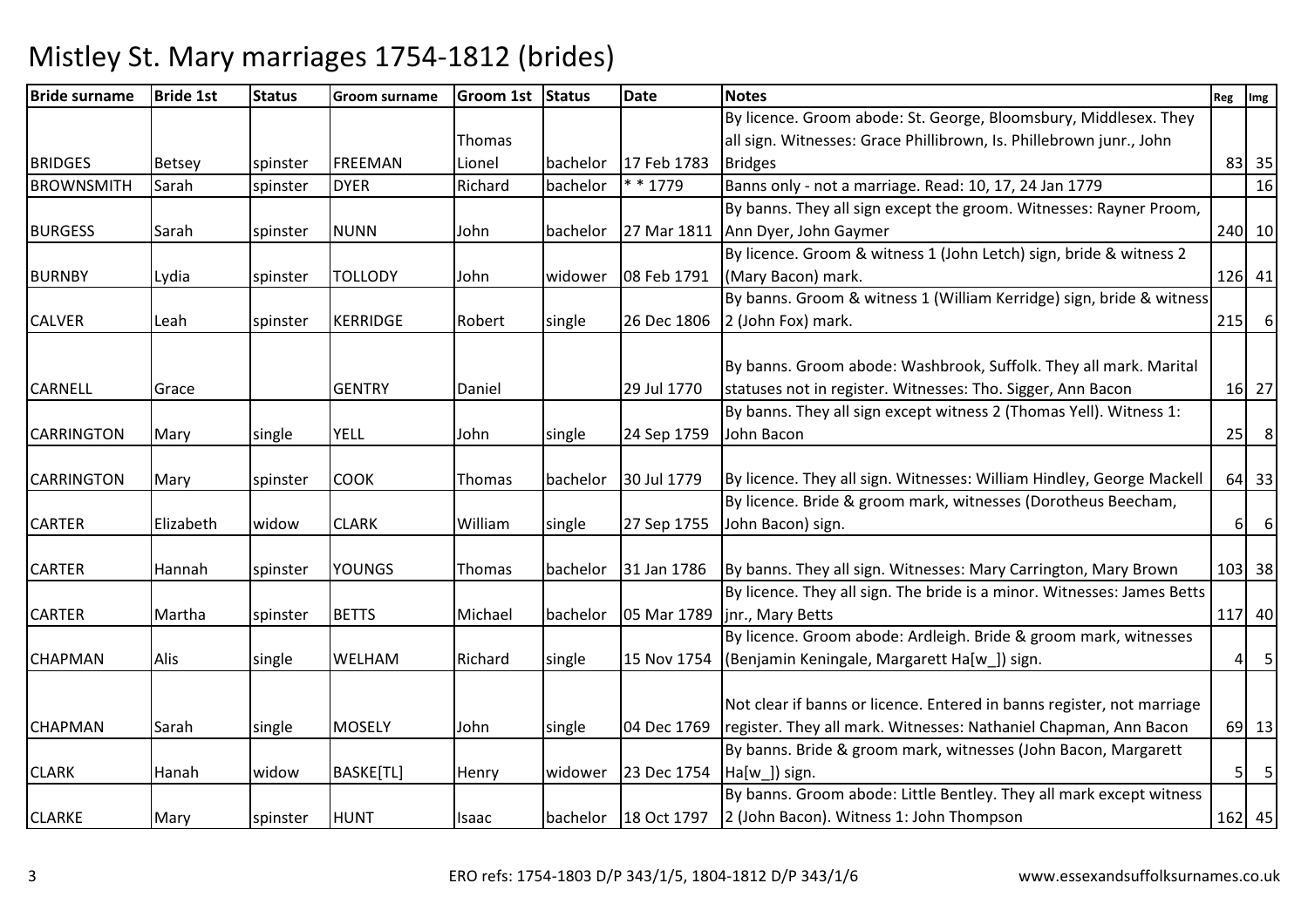| <b>Bride surname</b> | <b>Bride 1st</b> | <b>Status</b> | Groom surname     | Groom 1st Status |          | Date                 | <b>Notes</b>                                                          | Reg    | Img            |
|----------------------|------------------|---------------|-------------------|------------------|----------|----------------------|-----------------------------------------------------------------------|--------|----------------|
|                      |                  |               |                   |                  |          |                      | By licence. Groom abode: Manningrtree. They all sign. Bride's marital |        |                |
|                      |                  |               |                   |                  |          |                      | status not in register. Witnesses: Benjm. Stubbing or Stubling jnr.,  |        |                |
| <b>CLIFFORD</b>      | Elizabeth        |               | <b>COUSINS</b>    | John             | widower  | 17 Jun 1808          | John Miller                                                           | 223    | $\overline{7}$ |
|                      |                  |               |                   |                  |          |                      | By banns. They all mark except witness 1 (William Prestin?). Witness  |        |                |
| <b>COAKER</b>        | Sarah            | single        | LAMBERT           | Thomas           | single   | 10 Sep 1765          | 2: Anne Bacon                                                         |        | 59 11          |
|                      |                  |               |                   |                  |          |                      | By banns. Groom abode: Lawford. They all sign except the groom.       |        |                |
| <b>COE</b>           | Elizabeth        | spinster      | <b>SEXTON</b>     | James            |          | bachelor 26 Jul 1779 | Witnesses: Thomas Coe, Robert Clark                                   |        | 65 33          |
|                      |                  |               |                   |                  |          |                      | By banns. Bride & groom mark, witness (Ambross Carey) signs. No       |        |                |
| <b>COLE</b>          | Martha           | spinster      | <b>WRIGHT</b>     | Ambrose          | bachelor | 28 Apr 1776          | 2nd witness.                                                          |        | $50$ 31        |
|                      |                  |               |                   |                  |          |                      | By banns. They all mark except witness 2 (John Bacon). Witness 1:     |        |                |
| <b>COOPER</b>        | Mary             | spinster      | <b>REED</b>       | William          | bachelor | 25 Feb 1797          | Thomas Wilson                                                         | 157 45 |                |
|                      |                  |               |                   |                  |          |                      |                                                                       |        |                |
| <b>COWLING</b>       | Jane             | spinster      | <b>HAWSON</b>     | Samuel           |          | bachelor 03 Apr 1789 | By licence. They all sign. Witnesses: George White, John Bacon        |        | 118 40         |
|                      |                  |               |                   |                  |          |                      | By banns. Groom abode: Brantham. They all sign. Witnesses: Saml.      |        |                |
| <b>COX</b>           | Elizabeth        | single        | WALLE[RS]         | James            | single   | 09 Sep 1765          | Blyth, Mary Grout                                                     |        | $56$ 11        |
|                      |                  |               |                   |                  |          |                      | By banns. Groom abode: Manningtree. They all sign. Witnesses:         |        |                |
| <b>CRACKNELL</b>     | Elizabeth        | spinster      | <b>SMITH</b>      | James            | bachelor | 06 Mar 1798          | Maria? & William Kiddell                                              |        | 166 46         |
|                      |                  |               |                   |                  |          |                      | By banns. Groom abode: Little Bentley. They all mark. Witnesses:      |        |                |
| <b>CRAMPIN</b>       | Elizabeth        | single        | <b>ALLEN</b>      | Edward           | single   | 10 Oct 1764          | William Winny, Anne Bacon                                             |        | 50 10          |
|                      |                  |               |                   |                  |          |                      | By banns. Bride & groom mark, witnesses (James Mayer, Martha          |        |                |
| <b>CROSS</b>         | Elizabeth        | single        | <b>TAILER</b>     | Thomas           | single   | 10 Aug 1760          | Bacon) sign.                                                          | 31     | 8              |
|                      |                  |               |                   |                  |          |                      | By banns. Witnesses 2 & 3 (John Betts & John Bacon) sign, the others  |        |                |
| <b>DAINES</b>        | Lydia            | spinster      | <b>EVATT</b>      | Simon            | bachelor | 16 Sep 1794          | mark. Witness 1: Edward Downs.                                        |        | 148 42         |
|                      |                  |               |                   |                  |          |                      | By banns. Groom abode: East Bergholt. Bride & groom mark,             |        |                |
| <b>DAVIS</b>         | Susannah         | widow         | <b>GUTTERIDGE</b> | John             | widower  | 24 Feb 1805          | witnesses (John Smith, Mary Jaman) sign.                              |        | $204$ 5        |
|                      |                  |               |                   |                  |          |                      | By banns. Groom abode: Wivinghoe. They all mark except witness 2      |        |                |
| <b>DAWSON</b>        | Ann              | single        | <b>SCURRILL</b>   | Robert           | single   | 16 Jul 1811          | (John Gaymer). Witness 1: Thos. Hubbard                               |        | 243 10         |
|                      |                  |               |                   |                  |          |                      | By licence. Groom abode: St. Giles, Colchester. They all sign.        |        |                |
| <b>DAY</b>           | Sarah            | widow         | <b>DUNNINGHAM</b> | Joseph           | bachelor | 24 Dec 1778          | Witnesses: Wm. Day, James Ives                                        |        | 58 32          |
|                      |                  |               |                   |                  |          |                      | By banns. Groom abode: Little Bentley. They all sign. Witnesses:      |        |                |
| DAY                  | Lucy             | spinster      | <b>SPARROW</b>    | William          |          | bachelor 24 Nov 1801 | George & Maria Day                                                    |        | 182 48         |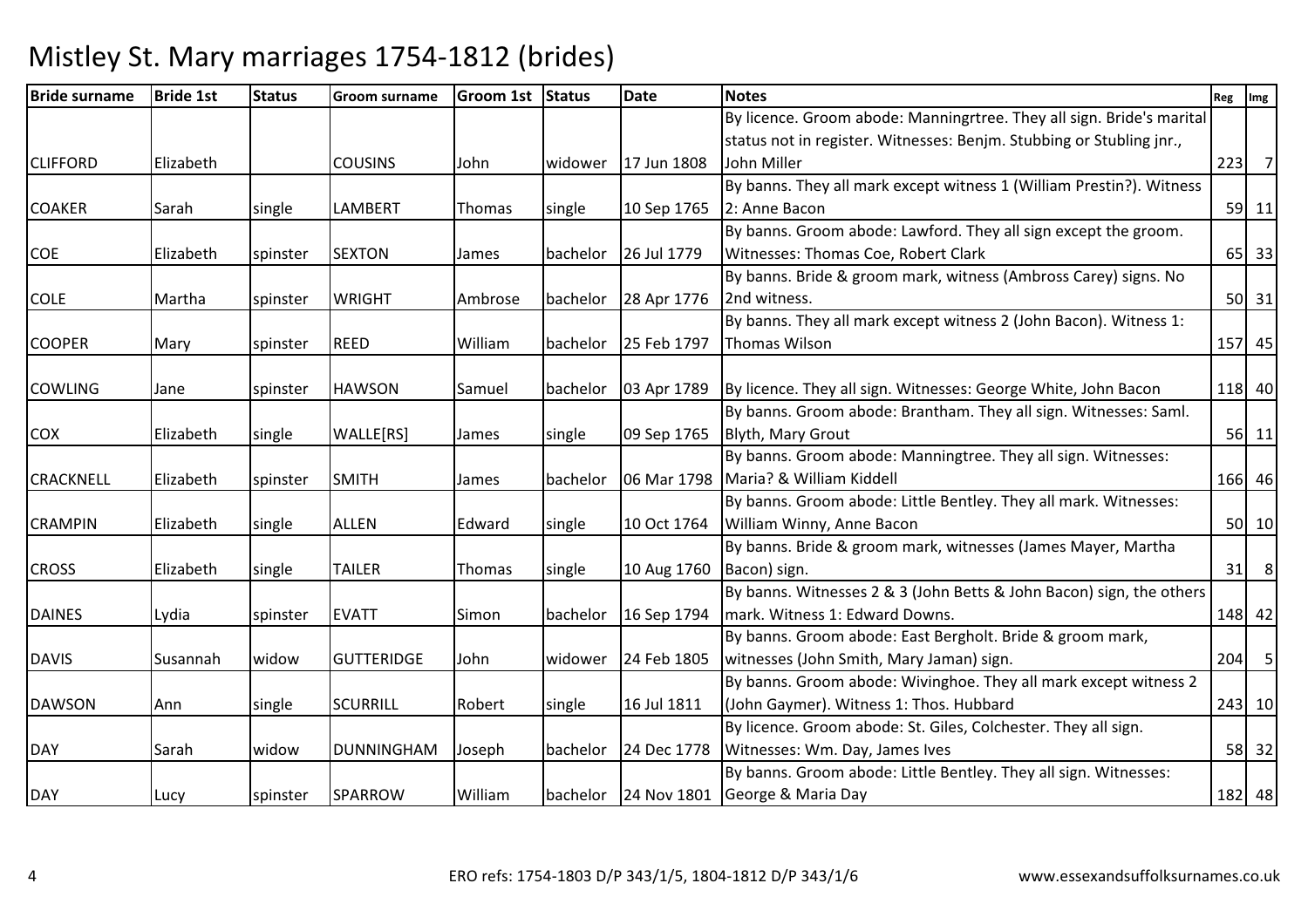| <b>Bride surname</b> | <b>Bride 1st</b> | <b>Status</b> | <b>Groom surname</b> | Groom 1st Status |          | <b>Date</b>          | <b>Notes</b>                                                                   | Reg            | Img            |
|----------------------|------------------|---------------|----------------------|------------------|----------|----------------------|--------------------------------------------------------------------------------|----------------|----------------|
|                      |                  |               |                      |                  |          |                      | By licence. Groom abode: St. Nicholas, Ipswich, Suffolk. They all sign.        |                |                |
|                      |                  |               |                      |                  |          |                      | Bride's marital status not in register. Witnesses: Wm. & M. Day, John          |                |                |
| <b>DAY</b>           | Sarah            |               | <b>STANNARD</b>      | John             | bachelor | 30 Dec 1811          | Gaymer                                                                         |                | $251$ 11       |
|                      |                  |               |                      |                  |          |                      | By banns. They all mark except witness 2 (John Bacon). Witness 1:              |                |                |
| <b>DICKINSON</b>     | Ann              | spinster      | <b>ELEY</b>          | John             | bachelor | 24 Apr 1804          | <b>Amos Hurren</b>                                                             | 198            | $\overline{4}$ |
|                      |                  |               |                      |                  |          |                      | By banns. Bride & groom mark, witnesses (John & Robert Bacon)                  |                |                |
| <b>DIXON</b>         | Elizabeth        | widow         | <b>MANNING</b>       | Benjamin         | widower  | 18 Nov 1781          | sign.                                                                          |                | 79 35          |
|                      |                  |               |                      |                  |          |                      |                                                                                |                |                |
| <b>DODD</b>          | Mary             | spinster      | <b>HILL</b>          | Abraham          | widower  | 04 Oct 1790          | By banns. They all sign. Witnesses: Robert Crowther, Grace Boore               |                | 123 40         |
|                      |                  |               |                      |                  |          |                      |                                                                                |                |                |
| <b>DOUBLE</b>        | Abigail          | spinster      | <b>PASKALL</b>       | Robert           | bachelor | 30 Jul 1775          | By banns. They all sign. Witnesses: Susanna Lewis, James Waller                |                | 46 31          |
|                      |                  |               |                      |                  |          |                      | By banns. Bride abode: Dedham. Bride & groom mark, witnesses                   |                |                |
| <b>DOWELL</b>        | Jane             | spinster      | <b>KEEBLE</b>        | Joseph           | bachelor | 19 Aug 1798          | (Samuel Keeble, John Bacon) sign.                                              |                | 169 46         |
|                      |                  |               |                      |                  |          |                      |                                                                                |                |                |
| <b>DREWEL</b>        | Mary             | single        | <b>KINIGIL</b>       | Benjamin         | widower  | 07 Oct 1761          | By licence. They all sign. Witnesses: Isaac Kinnigel, Ann Backen               | 39             | 9              |
|                      |                  |               |                      |                  |          |                      |                                                                                |                |                |
|                      |                  |               |                      |                  |          |                      | By licence. Bride abode: Saxmundham, Suffolk. They all sign except             |                |                |
| <b>DUCKETT</b>       | Anne             | spinster      | <b>DREW</b>          | Joseph           | bachelor | 15 Aug 1777          | the groom. Witnesses: Benj. Keningale, Mary Carrington                         |                | $53$ 32        |
|                      |                  |               |                      |                  |          |                      | By licence. Groom abode: Manningtree. They all sign except witness             |                |                |
| <b>DUNN</b>          | Susan            | single        | LILLEY               | Henry            | single   | 07 Feb 1760          | 2 (Anne Bacon). Witness 1: Nich. Dunn                                          | 29             | 8              |
|                      |                  |               |                      |                  |          |                      | By banns. Groom & witness 2 (John Bacon) sign, bride & witness 1               |                |                |
| <b>DUNNINGHAM</b>    | Sarah            | widow         | <b>BROWN</b>         | Charles          | widower  | 13 Nov 1785          | (Edmd. Bowles) mark.                                                           |                | 100 37         |
|                      |                  |               |                      |                  |          |                      | By banns. Bride & groom mark, witnesses (John Bacon, Edward                    |                |                |
| <b>DURANT</b>        | Hannah           | single        | SODER                | Daniel           | single   |                      | 10 Nov 1754 Ruffels) sign.                                                     | 3 <sup>1</sup> | 5              |
|                      |                  |               |                      |                  |          |                      |                                                                                |                |                |
| <b>DYE</b>           | Rachael          | spinster      | <b>CABBAN</b>        | John             | bachelor |                      | 23 Nov 1793 By banns. They all sign. Witnesses: Susannah Russell, Sarah Wright |                | 143 42         |
|                      |                  |               |                      |                  |          |                      | By banns. Groom abode: Manningtree. They all sign. Witnesses:                  |                |                |
| <b>DYER</b>          | Hannah           | spinster      | <b>WEST</b>          | James            | bachelor | 15 Oct 1780          | George Raymond, John Dyer                                                      |                | 72 34          |
|                      |                  |               |                      |                  |          |                      | By banns. Bride & groom mark, witnesses (Carolina Pollard, John                |                |                |
| <b>EASTER</b>        | Ann              | spinster      | RAINBIRD             | Samuel           | bachelor | 15 Feb 1787          | Bacon) sign.                                                                   |                | 108 38         |
|                      |                  |               |                      |                  |          |                      | By banns. They all mark except witness 2 (John Bacon). Witness 1:              |                |                |
| <b>EASTER</b>        | Mary             | spinster      | <b>ELSEY</b>         | George           |          | bachelor 10 Oct 1793 | John Elsey                                                                     |                | 142 42         |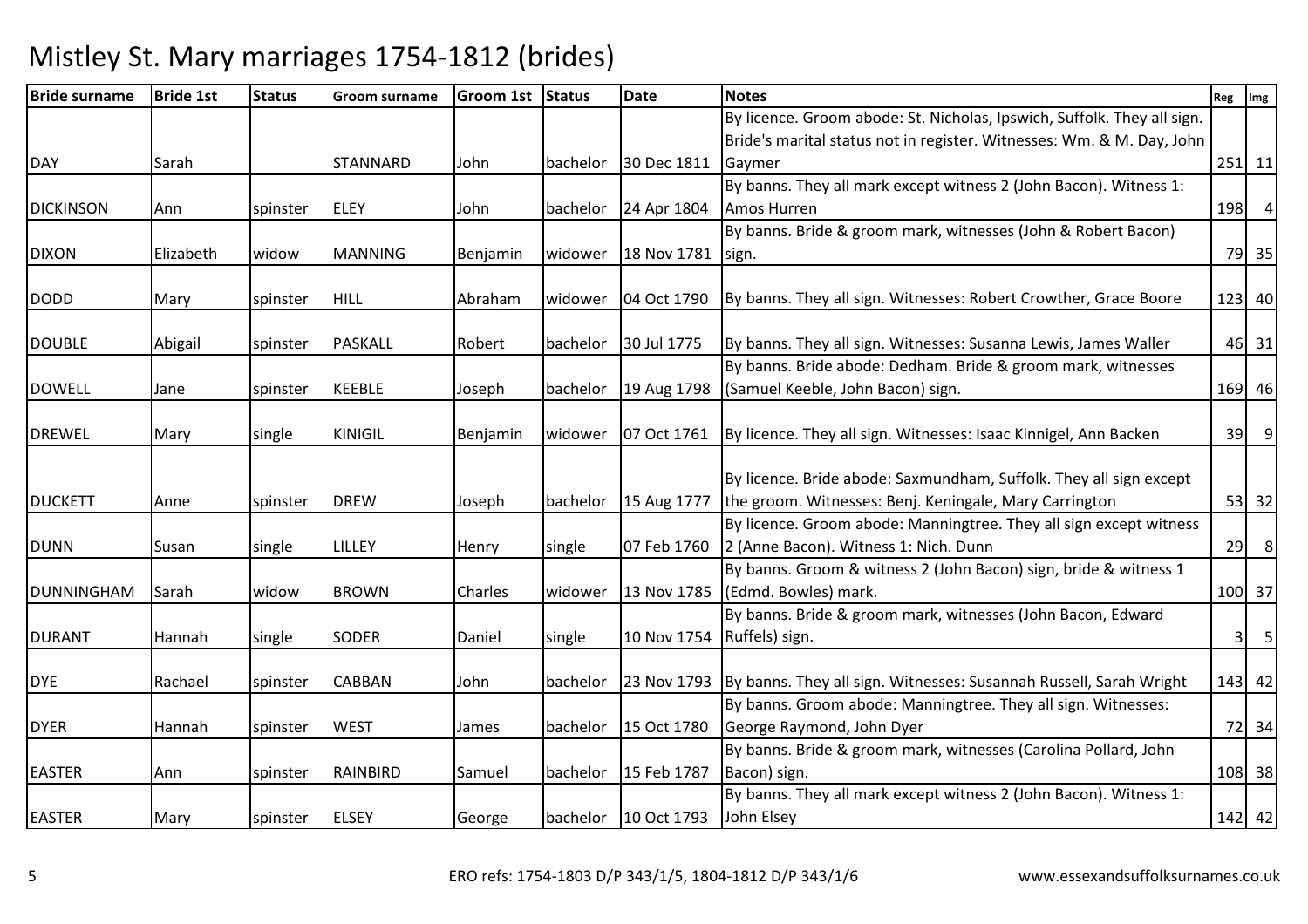| <b>Bride surname</b> | <b>Bride 1st</b> | <b>Status</b> | <b>Groom surname</b> | Groom 1st Status |          | Date                 | <b>Notes</b>                                                         | Reg Img |          |
|----------------------|------------------|---------------|----------------------|------------------|----------|----------------------|----------------------------------------------------------------------|---------|----------|
|                      |                  |               |                      |                  |          |                      | By banns. Bride & groom mark, witnesses (Willm. Milner, John         |         |          |
| <b>EASTER</b>        | Elizabeth        | spinster      | <b>WALLER</b>        | Robert           | bachelor | 27 Dec 1801          | Bacon) sign.                                                         |         | 186 48   |
|                      |                  |               |                      |                  |          |                      | By banns. They all mark. Witnesses: Nathaniel Saunders, Ann          |         |          |
| <b>EASTER</b>        | Mary             | single        | <b>STOCK</b>         | Henry            | single   | 30 Sep 1807          | Randolph                                                             |         | $219$ 7  |
|                      |                  |               |                      |                  |          |                      |                                                                      |         |          |
|                      |                  |               |                      |                  |          |                      | By licence. Groom abode: Manningtree. Bride is a minor. Bride &      |         |          |
| <b>ELLISTON</b>      | Sarah            | spinster      | <b>JERMAIN</b>       | Edward           |          | widower 28 Dec 1798  | groom mark, witnesses (Benjm. Hurring, George White) sign.           |         | 175 47   |
|                      |                  |               |                      |                  |          |                      | By banns. Groom abode: Ramsey. They all mark except witness 2        |         |          |
| <b>ELY</b>           | Ann              | spinster      | <b>MANNING</b>       | Richard          | bachelor | 24 Nov 1785          | (John Bacon). Witness 1: Benj. Manning                               |         | 102 38   |
| <b>ELY</b>           | Susannah         |               | <b>HARRINGTON</b>    | Robert           |          | * * 1783             | Banns only - not a marriage. Read: 7, 14, 21 Sep 1783                |         | 17       |
|                      |                  |               |                      |                  |          |                      | By banns. Bride & groom mark, witnesses (Richard Francis, John       |         |          |
| <b>FAINE</b>         | Mary             | single        | <b>CLARKE</b>        | John             | widower  | 19 Nov 1788          | Bacon) sign.                                                         |         | 114 39   |
|                      |                  |               |                      |                  |          |                      | By banns. They all mark except witness 1 (William Harwick). Witness  |         |          |
| <b>FAIRES</b>        | Rachel           | spinster      | <b>HARDWICK</b>      | Charles          | bachelor | 09 Nov 1789          | 2: Mary Bacon                                                        |         | $121$ 40 |
| <b>FARRINGTON</b>    | Mary             |               | <b>BROWN</b>         | Joseph           |          | * * 1780             | Banns only - not a marriage. Read: 12, 19, 26 Nov 1780               |         | 16       |
|                      |                  |               |                      |                  |          |                      | By banns. Bride & groom mark, witnesses (Saml. Wright, Mary Frost)   |         |          |
| <b>FELLGATE</b>      | Elizabeth        | spinster      | <b>GREEN</b>         | Charles          | bachelor | 31 Aug 1792          | sign.                                                                |         | 136 42   |
|                      |                  |               |                      |                  |          |                      | By banns. Groom abode: Manningtree. Groom & witness 2 (John          |         |          |
| <b>FENN</b>          | Elizabeth        | spinster      | <b>HUNT</b>          | Thomas           |          | bachelor 27 Dec 1791 | Bacon) sign, bride & witness 1 (John Wadling) mark.                  |         | $133$ 42 |
|                      |                  |               |                      |                  |          |                      | By banns. They all mark except witness 1 (Samuel Hoesnail?).         |         |          |
| <b>FENN</b>          | Hannah           | spinster      | <b>GOULD</b>         | Matthew          | bachelor | 17 Jun 1793          | Witness 2: Martha Webb                                               |         | 140 42   |
|                      |                  |               |                      |                  |          |                      | By banns. They all sign except witness 1 (Susan Lewis). Marital      |         |          |
| <b>FINCH</b>         | Mary             |               | <b>BAGLEY</b>        | Richard          |          | 07 Apr 1771          | statuses not in register. Witness 2: Robert Burgess                  |         | $25$ 28  |
|                      |                  |               |                      |                  |          |                      | By banns. Groom abode: Manningtree. They all sign. Witnesses:        |         |          |
| <b>FINCH</b>         | Susan            | spinster      | <b>PASKELL</b>       | Thomas           |          | bachelor 08 Aug 1804 | Robt. & William Finch, John Bacon                                    |         | $201$ 5  |
|                      |                  |               |                      |                  |          |                      | By banns. Bride & groom mark, witnesses (Sarah Harris, Charles Fish) |         |          |
| <b>FISH</b>          | Ann              | spinster      | <b>EIGHTEEN</b>      | Robert           | bachelor | 02 Jan 1788          | sign.                                                                |         | $111$ 39 |
|                      |                  |               |                      |                  |          |                      | By banns. They all mark except witness 2 (John Bacon). Witness 1:    |         |          |
| <b>FOAKER</b>        | Mary             | spinster      | <b>MARSH</b>         | Charles          | bachelor | 25 Oct 1780          | Deborah German                                                       |         | 73 34    |
|                      |                  |               |                      |                  |          |                      | By banns. Groom & witness 2 (John Bacon) sign, bride & witness 1     |         |          |
| <b>FOKER</b>         | Judah            | single        | <b>MARTIN</b>        | William          | single   | 25 Jan 1756          | (Isaac Kinegil) mark.                                                | 7       | 6        |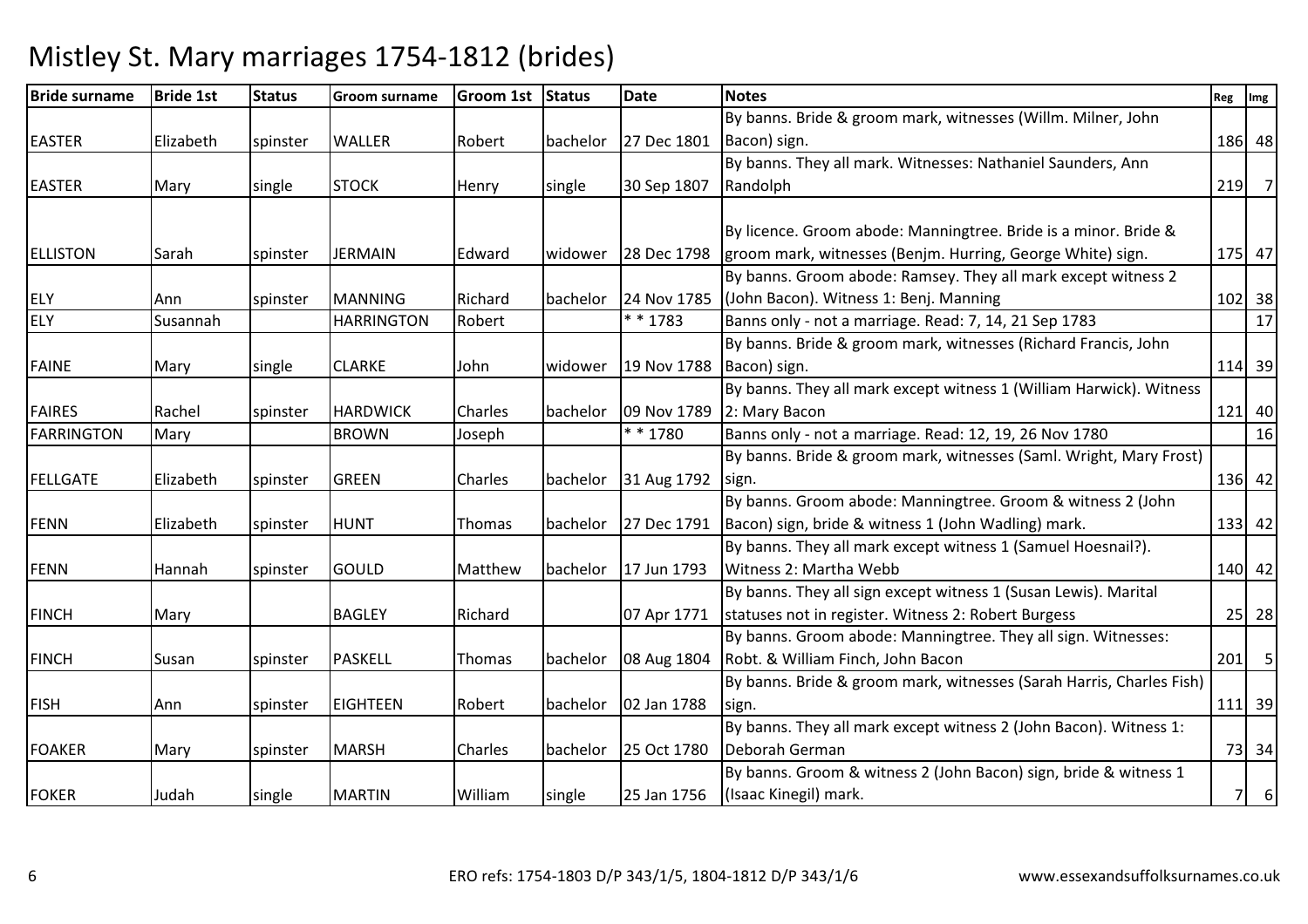| <b>Bride surname</b> | <b>Bride 1st</b> | <b>Status</b> | <b>Groom surname</b> | Groom 1st Status |          | <b>Date</b>             | <b>Notes</b>                                                            | Reg | Img     |
|----------------------|------------------|---------------|----------------------|------------------|----------|-------------------------|-------------------------------------------------------------------------|-----|---------|
|                      |                  |               |                      |                  |          |                         |                                                                         |     |         |
|                      |                  |               |                      |                  |          |                         | By licence. Groom abode: East Bergholt, Suffolk. They all sign except   |     |         |
| <b>FOLKARD</b>       | Susan            | widow         | <b>CLARK</b>         | James            | bachelor | 05 Apr 1791             | the groom. Witnesses: Geo. Wright, Eliz. Hursey?                        |     | 129 41  |
|                      |                  |               |                      |                  |          |                         |                                                                         |     |         |
|                      |                  |               |                      |                  |          |                         | By banns. Groom abode: Langham. They all sign except witness 1          |     |         |
| <b>FOX</b>           | Ann              | spinster      | <b>JORDAN</b>        | Joseph           | bachelor | 21 Feb 1809             | (Judith Smith). Witnesses 2 & 3: James Saunders, John Bacon.            |     | $230$ 8 |
|                      |                  |               |                      |                  |          |                         | By licence. Groom abode: Harwich. They all sign. Witnesses: Andrew      |     |         |
| <b>FRANCIS</b>       | Mary             | single        | <b>PEACOCK</b>       | George           | single   | 25 Sep 1758             | Simey, Mary Francis                                                     |     | $17$ 7  |
|                      |                  |               |                      |                  |          |                         | By licence. Groom abode: Harwich. They all sign. Witnesses: Mich.       |     |         |
| <b>FRANCIS</b>       | Margaret         | single        | <b>CRANE</b>         | John             | single   | 13 Oct 1765             | Hinde, Milly Francis                                                    |     | 60 11   |
|                      |                  |               |                      |                  |          |                         | By banns. Groom abode: Manningtree. Bride & groom mark,                 |     |         |
|                      |                  |               |                      |                  |          |                         | witnesses (Samuel Hatch, Susanna Keningale) sign. Marital statuses      |     |         |
| <b>FRANCIS</b>       | Alice            |               | <b>HATCH</b>         | English          |          | 22 Nov 1770             | not in register.                                                        |     | $21$ 28 |
|                      |                  |               |                      |                  |          |                         |                                                                         |     |         |
|                      |                  |               |                      |                  |          |                         | They all sign. Groom abode: Harwich. Not clear if by banns or licence.  |     |         |
| <b>FRANCIS</b>       | Ann              | single        | SHEARMAN             | William          | widower  | 22 Nov 1772             | Witnesses: George Peacock, Robt. Gouge, Richd. Francis                  |     | $30$ 29 |
|                      |                  |               |                      |                  |          |                         |                                                                         |     |         |
| <b>FRANCIS</b>       | Mildred          | spinster      | <b>FALL</b>          | Daniel           | bachelor | 28 Apr 1776             | By licence. They all sign. Witnesses: Wm. Sherman, Francs. Game         |     | 49 31   |
|                      |                  |               |                      |                  |          |                         | They all sign. Not clear if by banns or licence. Entered in banns part  |     |         |
|                      |                  |               |                      |                  |          |                         | of the register, not marriage register. Witnesses: William Leech, Milly |     |         |
| <b>FRANCIS</b>       | Jesse            | single        | <b>GAME</b>          | Francis          | single   | 07 Nov 1771             | Francis                                                                 |     | 70 13   |
|                      |                  |               |                      |                  |          |                         | By licence, both minors with consent of parents. They all sign.         |     |         |
| <b>FROST</b>         | Mary             | spinster      | <b>DAY</b>           | William          | bachelor | 30 Nov 1777             | Witnesses: Sarah Orman, Ann Sizer, Elizabeth Warner                     |     | 55 32   |
|                      |                  |               |                      |                  |          |                         | By banns. They all sign. Witnesses: Thos. Palmer, Amy White, Sarah      |     |         |
| <b>FROST</b>         | Mary             | spinster      | <b>GOSLING</b>       | Thomas           | bachelor | 06 Sep 1784             | Frost                                                                   |     | $91$ 36 |
|                      |                  |               |                      |                  |          |                         | By licence. Bride abode: Manningtree. They all sign except the          |     |         |
|                      |                  |               |                      |                  |          |                         | groom. Bride's marital status not in register. Witnesses: Richd.        |     |         |
| <b>GARDINER</b>      | Mary             |               | <b>BAGLY</b>         | Abraham          |          | 19 Feb 1765             | White, Thos. Ealesdon                                                   |     | $55$ 11 |
|                      |                  |               |                      |                  |          |                         | By banns. Groom abode: Manningtree. They all sign. Witnesses:           |     |         |
| <b>GIBBS</b>         | Sarah            | spinster      | <b>FINCH</b>         | Robert           | widower  | 20 Nov 1804             | Grace Boore, Isaac Reason                                               |     | $202$ 5 |
|                      |                  |               |                      |                  |          |                         | By banns. Groom abode: Manningtree. Bride & groom mark,                 |     |         |
| <b>GLANFIELD</b>     | Sarah            | spinster      | <b>DOUBLE</b>        | Samuel           |          | bachelor $ 11$ Oct 1790 | witnesses (John Boutell, Hannah Goslin) sign.                           |     | 124 40  |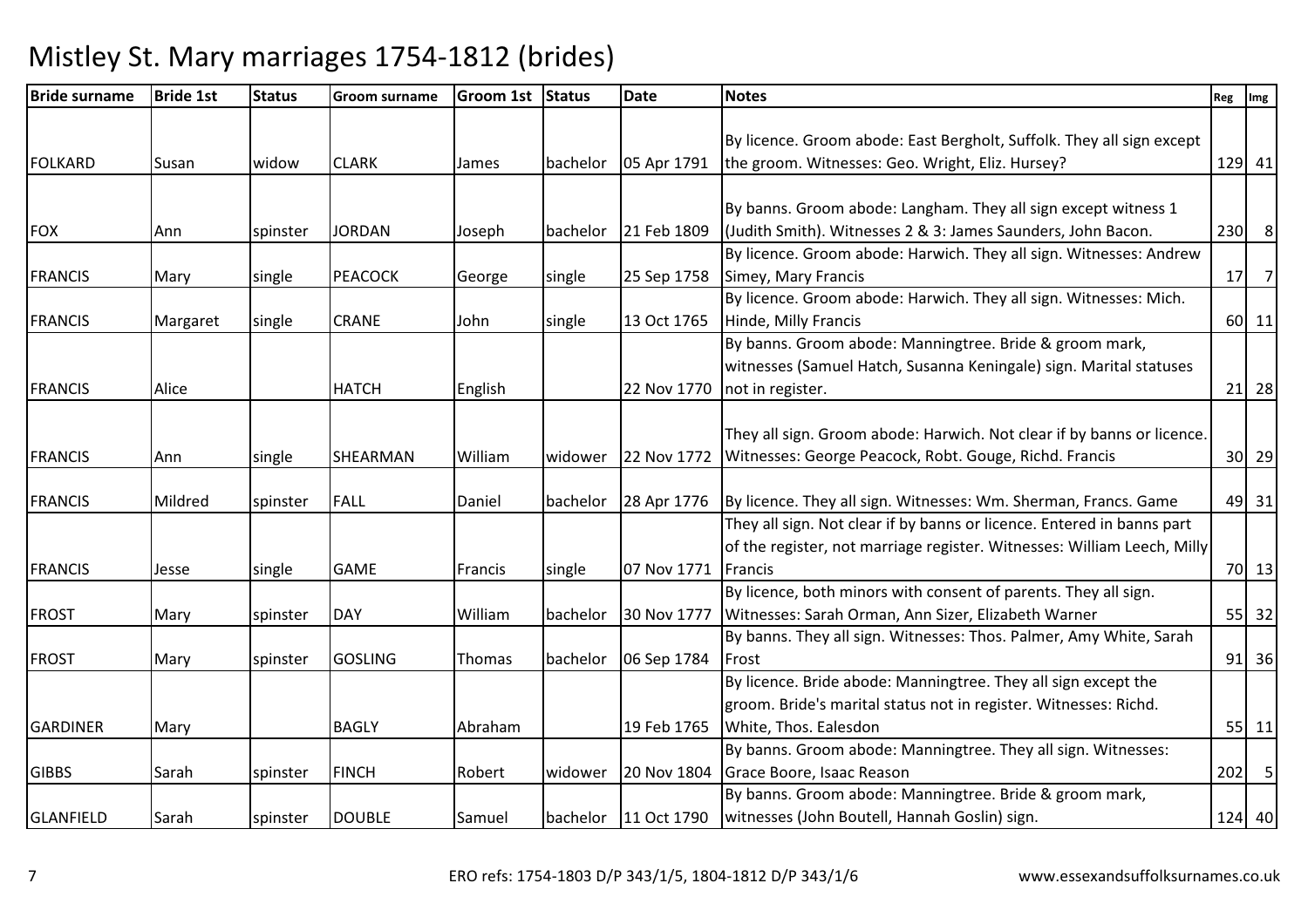| <b>Bride surname</b> | <b>Bride 1st</b> | <b>Status</b> | <b>Groom surname</b> | Groom 1st Status |          | <b>Date</b> | <b>Notes</b>                                                                  | Reg | Img         |
|----------------------|------------------|---------------|----------------------|------------------|----------|-------------|-------------------------------------------------------------------------------|-----|-------------|
|                      |                  |               |                      |                  |          |             |                                                                               |     |             |
|                      |                  |               |                      |                  |          |             | By licence. Groom abode: Manningtree. They all sign. Bride's marital          |     |             |
| <b>GLEASON</b>       | Sarah            |               | LLOYD                | John             | bachelor | 06 Jul 1770 | status not in register. Witnesses: William Best, Abigail Cole                 |     | 15 27       |
|                      |                  |               |                      |                  |          |             | By banns. They all sign except witness 2 (Betsey Gleason). Witness 1:         |     |             |
| <b>GLESON</b>        | Susannah         | spinster      | <b>FROST</b>         | William          | bachelor | 07 Nov 1798 | <b>Daniel Fall</b>                                                            |     | 173 47      |
|                      |                  |               |                      |                  |          |             | By banns. Bride & groom mark, witnesses (Edmund & Susan Taylor)               |     |             |
| <b>GLOVER</b>        | Susan            | single        | <b>POWEL</b>         | John             | single   | 15 Jun 1761 | sign.                                                                         |     | $37$ 9      |
|                      |                  |               |                      |                  |          |             | By banns. Bride's marital status not in register. They all mark,              |     |             |
|                      |                  |               |                      |                  |          |             | although it's not entirely clear if the bride did or if she marked.           |     |             |
| <b>GOSNALL</b>       | Hannah           |               | <b>WARNER</b>        | John             | single   | 08 Apr 1766 | Witnesses: Jane & Sarah Bridges                                               |     | $63$   11   |
|                      |                  |               |                      |                  |          |             |                                                                               |     |             |
|                      |                  |               |                      |                  |          |             | By banns. Groom abode: Stoke near Nayland. Groom & witness 1                  |     |             |
| <b>GOULDING</b>      | Mary             | single        | <b>BRUCE</b>         | Joseph           | single   | 12 Jan 1768 | (Thomas Bruce) sign, bride & witness 2 (Unice Williamson) mark.               |     | $2 \mid 25$ |
|                      |                  |               |                      |                  |          |             | By banns. Bride & groom mark, witnesses (Henry Fenn, Martha                   |     |             |
| <b>GRAINGER</b>      | Sarah            | spinster      | COOK                 | Thomas           | widower  | 08 Oct 1811 | Thompson, John Gaymer) sign.                                                  |     | 246 10      |
|                      |                  |               |                      |                  |          |             | By licence. Groom is a private in His Majesty's 14th. Regt of                 |     |             |
|                      |                  |               |                      |                  |          |             | Dragoons. Bride & groom mark, witnesses sign. Witnesses: Benjm.               |     |             |
| <b>GRIGGS</b>        | Lucy             | spinster      | <b>DUNSMORE</b>      | Buchanan         | bachelor | 15 Nov 1808 | Hurring, Isaiah Buffrey, John Long                                            |     | 229 8       |
|                      |                  |               |                      |                  |          |             | By banns. Bride & witness 2 (Sarah Nunn) mark, the others sign.               |     |             |
| <b>GRIGGS</b>        | Charlotte        | single        | <b>CRANE</b>         | Robert           | single   | 16 Oct 1811 | Witnesses 1 & 3: William Grigg, John Gaymer                                   |     | 247 10      |
|                      |                  |               |                      |                  |          |             | By licence. They all sign except the groom. Witnesses: Mary Lucas,            |     |             |
| <b>GROUTT</b>        | Mary             | spinster      | <b>WINDMARK</b>      | William          | bachelor | 22 Apr 1770 | James Groutt                                                                  |     | 13 27       |
|                      |                  |               |                      |                  |          |             |                                                                               |     |             |
| <b>HALLBUD</b>       | Elisabeth        | single        | <b>WALLIS</b>        | Joseph           | widower  | 25 Apr 1769 | By licence. They all sign. Witnesses: William Warner, John Taylor             |     | $9$ 26      |
|                      |                  |               |                      |                  |          |             | By banns. They all mark except witness 1 (John Bacon). Witness 2:             |     |             |
| <b>HALLS</b>         | Susan            | spinster      | <b>PRYER</b>         | John             | widower  | 17 Jan 1779 | <b>Benjamin Manning</b>                                                       |     | 59 32       |
|                      |                  |               |                      |                  |          |             |                                                                               |     |             |
| <b>HARDY</b>         | Catherine        | spinster      | <b>NUNN</b>          | William          | widower  |             | 31 Mar 1791 By licence. They all sign. Witnesses: Charles Frost, Susan Travis |     | 128 41      |
|                      |                  |               |                      |                  |          |             | By licence. They all sign except witness 2 (Anne Bacon). Witness 1:           |     |             |
| <b>HARR</b>          | Mary             | single        | <b>WOOLLEDGE</b>     | Henry            | single   | 19 Oct 1757 | Joseph Wallis                                                                 |     | $12$ 6      |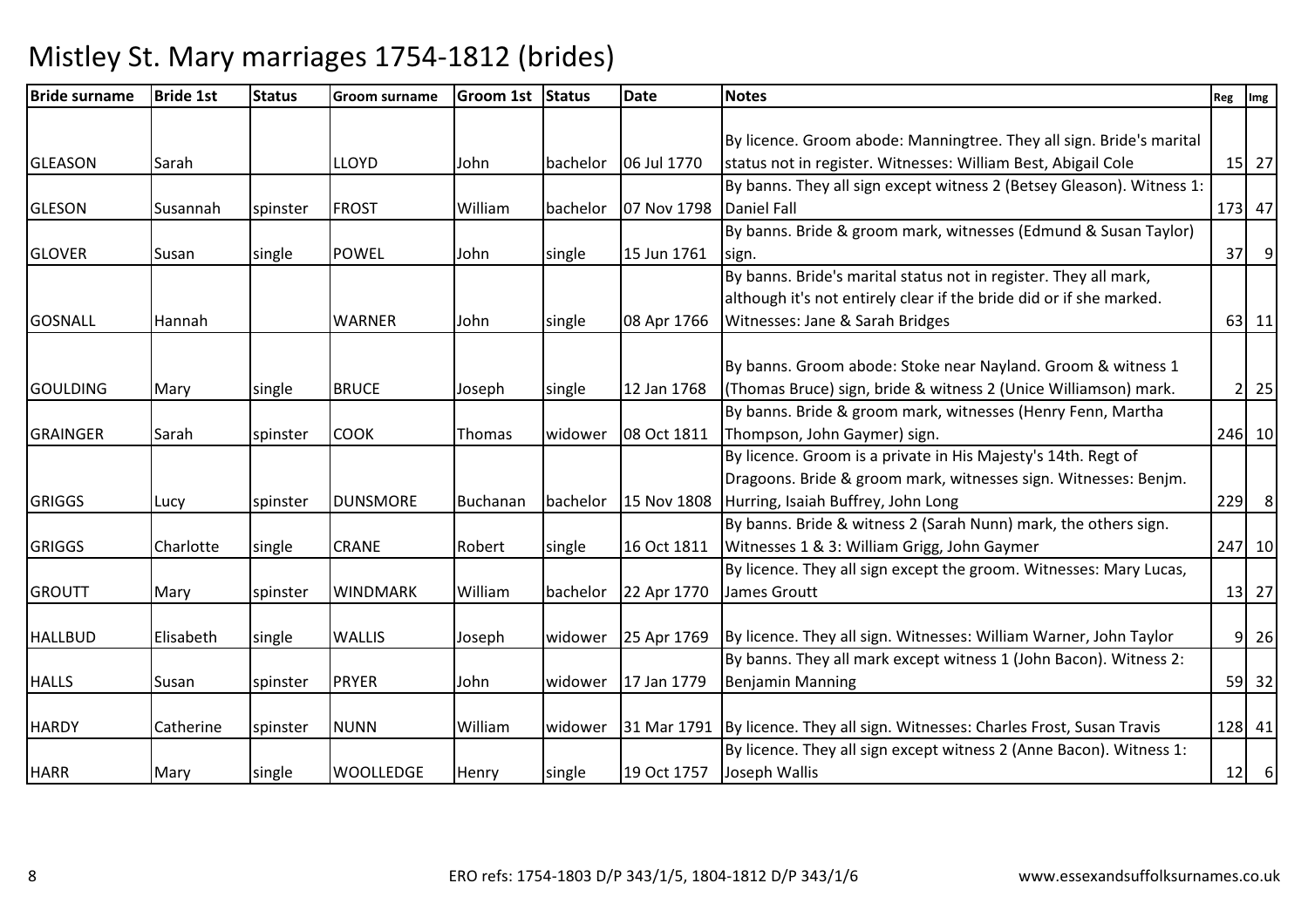| <b>Bride surname</b> | <b>Bride 1st</b> | <b>Status</b> | <b>Groom surname</b> | Groom 1st Status |          | <b>Date</b> | <b>Notes</b>                                                                           | Reg | Img            |
|----------------------|------------------|---------------|----------------------|------------------|----------|-------------|----------------------------------------------------------------------------------------|-----|----------------|
|                      |                  |               |                      |                  |          |             |                                                                                        |     |                |
|                      |                  |               |                      |                  |          |             | By banns. Groom abode: Manningtree. Bride & groom mark,                                |     |                |
| <b>HATCH</b>         | Elizabeth        | widow         | <b>BUGG</b>          | James            | widower  | 26 Dec 1774 | witnesses sign. Witnesses: Daniel Fall, Milly Francis, Sarah Keningale                 |     | 43 30          |
|                      |                  |               |                      |                  |          |             |                                                                                        |     |                |
| <b>HEWITT</b>        | Mary             | widow         | <b>DREW</b>          | John             | widower  |             | 27 Aug 1798   By banns. They all sign. Witnesses: Ann Souge?, Nelly Douglas            |     | 170 46         |
|                      |                  |               |                      |                  |          |             | By licence. Bride & groom mark, witnesses (Benjm. Hurring, William                     |     |                |
| <b>HEWS</b>          | Mary             | spinster      | <b>JENNINGS</b>      | William          | bachelor | 16 Mar 1791 | Cargrave) sign.                                                                        |     | 127 41         |
|                      |                  |               |                      |                  |          |             | By banns. They all sign except witness 1 (Mary Bacon). Witness 2:                      |     |                |
| <b>HILLS</b>         | Mary             | spinster      | <b>YOUNGS</b>        | Richard          | widower  | 05 Jun 1792 | John Bacon                                                                             |     | $135$ 42       |
|                      |                  |               |                      |                  |          |             | By banns. Groom abode: Little Bentley. They all mark except witness                    |     |                |
| <b>HISKEY</b>        | Mary             | spinster      | <b>LAST</b>          | William          | bachelor | 12 Dec 1797 | 2 (John Bacon). Witness 1: Wm. Carter                                                  |     | 164 45         |
|                      |                  |               |                      |                  |          |             | By banns. They all sign except the bride. Witnesses: John Barber,                      |     |                |
| <b>HITCHCOCK</b>     | Ann              | spinster      | <b>CLARKE</b>        | Samuel           | bachelor | 09 Oct 1785 | John Bacon                                                                             |     | 97 37          |
|                      |                  |               |                      |                  |          |             |                                                                                        |     |                |
|                      |                  |               |                      |                  |          |             | By banns. Bride & groom mark, witness (Robert Hobrough) signs. No                      |     |                |
|                      |                  |               |                      |                  |          |             | 2nd witness. No month given for marriage - banns were read in the                      |     |                |
| <b>HITCHSCOCK</b>    | Alis             | single        | <b>BURREL</b>        | John             | widower  | 12 * 1758   | September and it follows a marriage on 10 Oct, so could be 12 Oct.                     |     | $21$ 7         |
|                      |                  |               |                      | Henry            |          |             | By banns. Bride abode: Brantham. Groom & witness 2 (John Bacon)                        |     |                |
| <b>HOLDEN</b>        | Susan            | spinster      | <b>WHITMORE</b>      | Nathanael        | widower  | 30 Jun 1809 | sign, bride & witness 1 (George Peggs) mark.                                           | 233 | $\overline{9}$ |
|                      |                  |               |                      |                  |          |             | By banns. Groom abode: Lawford. They all sign except the bride.                        |     |                |
| <b>HOWARD</b>        | Susan            | spinster      | <b>NORFOLK</b>       | John             | bachelor | 14 Dec 1794 | Witnesses: James Barber, John Bacon.                                                   |     | 149 42         |
|                      |                  |               |                      |                  |          |             | By banns. Bride & groom mark, witnesses (Samuel Howard, John                           |     |                |
| <b>HOWARD</b>        | Sarah            | spinster      | <b>CARRINGTON</b>    | Thomas           | single   | 30 Oct 1806 | Bacon) sign.                                                                           |     | $211$ 6        |
|                      |                  |               |                      |                  |          |             | By banns. They all mark except witness 1. Bride's name spelt both                      |     |                |
| HOWARD /             |                  |               |                      |                  |          |             | "Howard" and "Hayward" in the register. Witnesses: Willm. Oday,                        |     |                |
| <b>HAYWARD</b>       | Martha           | single        | <b>MYNTER</b>        | John             | single   | 16 Oct 1761 | <b>Philip Clark</b>                                                                    |     | 40 9           |
|                      |                  |               |                      |                  |          |             | By banns. They all sign except witness 1 (Benjamin Thomson).                           |     |                |
| <b>HOWS</b>          | Ann              | single        | <b>EASTER</b>        | Samuel           | single   | 24 Jan 1769 | Witness 2: Samuel Easter                                                               |     | 7 26           |
|                      |                  |               |                      |                  |          |             | By banns. Groom abode: Wix. Bride & groom mark, witnesses (John                        |     |                |
| <b>HOWS</b>          | Mary             | single        | <b>ANGIER</b>        | James            | single   | 27 Oct 1774 | Clarke, Samuel Easter) sign.                                                           |     | 42 30          |
|                      |                  |               |                      |                  |          |             |                                                                                        |     |                |
| <b>HURRING</b>       | Elizabeth        | spinster      | <b>WHITE</b>         | George           |          |             | bachelor   03 Apr 1788   By licence. They all sign. Witnesses: John White, Wm. Tollody |     | 112 39         |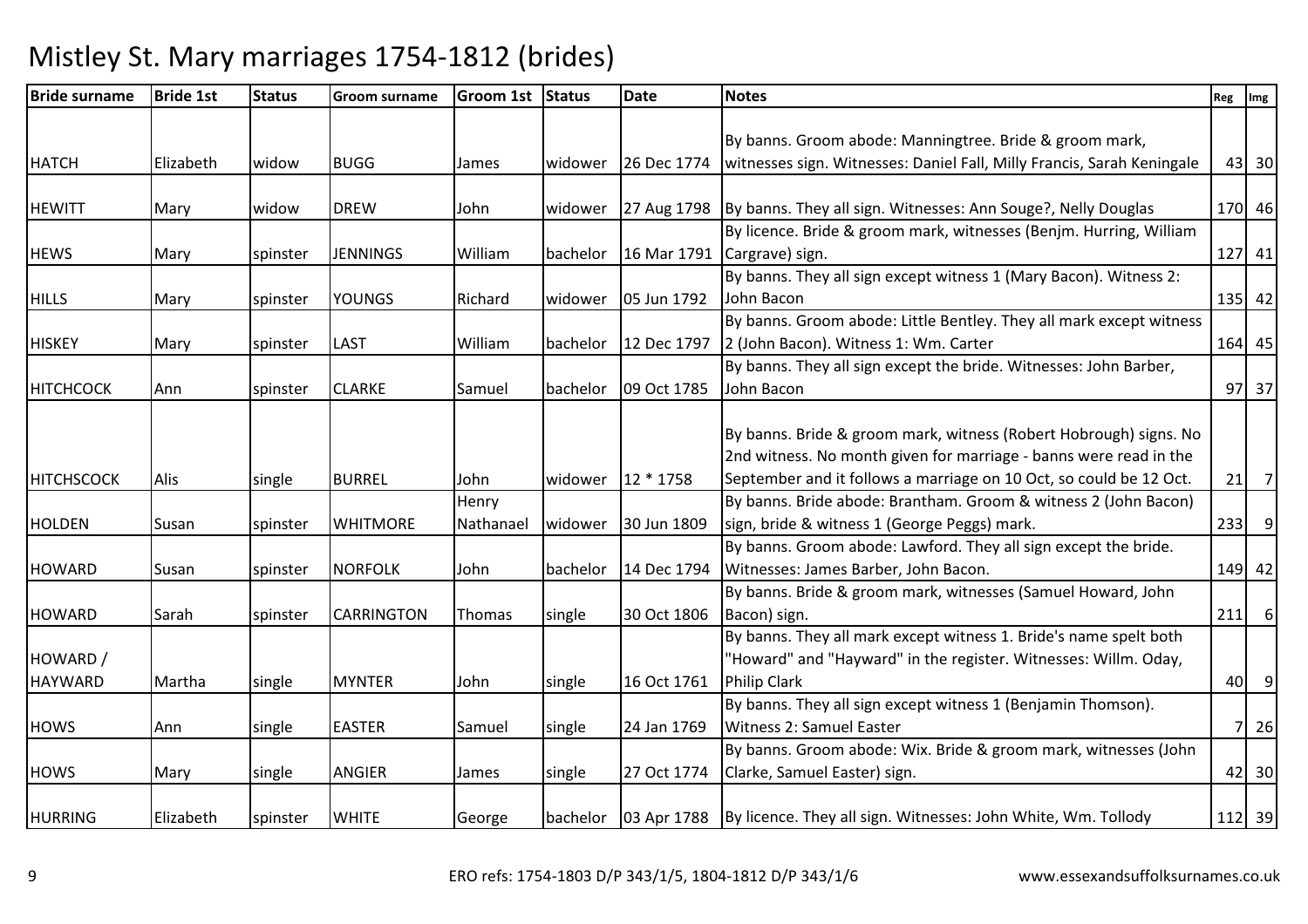| <b>Bride surname</b> | <b>Bride 1st</b> | <b>Status</b> | <b>Groom surname</b> | <b>Groom 1st</b> | <b>Status</b> | <b>Date</b>               | <b>Notes</b>                                                              | Reg Img |         |
|----------------------|------------------|---------------|----------------------|------------------|---------------|---------------------------|---------------------------------------------------------------------------|---------|---------|
|                      |                  |               |                      |                  |               |                           | By licence. They all sign. Witnesses: Benjm. Hurring, Elizabeth           |         |         |
| <b>HURRING</b>       | Martha Ann       | spinster      | LONG                 | William          | bachelor      | 18 Dec 1806               | Kingsbury                                                                 |         | $214$ 6 |
|                      |                  |               |                      |                  |               |                           | By banns. Groom abode: Little Bromley. They all mark except witness       |         |         |
| <b>HURSOM</b>        | Elizabeth        | single        | <b>HATCH</b>         | John             | single        |                           | 11 Oct 1764 1 (John Bridges). Witness 2: Thomas Carrey                    |         | $51$ 10 |
|                      |                  |               |                      |                  |               |                           |                                                                           |         |         |
|                      |                  |               |                      |                  |               |                           | Doesn't say if by banns or licence. Written in register by the rector,    |         |         |
|                      |                  |               |                      |                  |               |                           | David Mustard, whereas at this point in the register, most of the         |         |         |
|                      |                  |               |                      |                  |               |                           | entries are entered by Matthew Thompson, curate. Someone - it             |         |         |
|                      |                  |               |                      |                  |               |                           | looks like Thompson's handwriting - has written "Strange!",               |         |         |
|                      |                  |               |                      |                  |               |                           | presumably referring to the fact that neither spouse was resident in      |         |         |
|                      |                  |               |                      |                  |               |                           | Mistley at the time of the marriage, contrary to marriage law at the      |         |         |
|                      |                  |               |                      |                  |               |                           | time. Doesn't appear in banns register. Groom abode: Little Baddow.       |         |         |
| <b>INMAN</b>         | Elizabeth        | single        | <b>JOHNSON</b>       | William          | widower       | 04 Apr 1771               | Bride abode: Manningtree                                                  |         | 24 28   |
|                      |                  |               |                      |                  |               |                           | By banns. Bride abode: Manningtree. They all sign. Marital statuses       |         |         |
| <b>JACOBS</b>        | Dinah            |               | LONG                 | Samuel           |               | 04 Dec 1759               | not in register. Witnesses: Jno Bacols, Mary Long                         |         | $27$ 8  |
|                      |                  |               |                      |                  |               |                           | By licence. Groom abode: Walton. No one signs and entry is crossed        |         |         |
| <b>JACOBS</b>        | Susan            | spinster      | LANGUM               | Edward           | widower       | 18 Sep 1765               | lout.                                                                     |         | $57$ 11 |
| <b>JACOBS</b>        | Mary             | single        | LEGENDER             | Isaac            | single        |                           | 31 Aug 1773 By banns. They all sign. Witnesses: Mary Enefer, Abigail Long |         | 32 29   |
|                      |                  |               |                      |                  |               |                           | By licence. They all sign. Witnesses: Sarah & Margret James, Saml.        |         |         |
| <b>JAMES</b>         | Mary             | single        | WALLIS               | Joseph           | single        | 06 Jun 1762               | <b>Hickes</b>                                                             |         | $43$ 9  |
|                      |                  |               |                      |                  |               |                           | By licence. Groom abode: St. Nicholas, Harwich. They all sign.            |         |         |
| <b>JAMES</b>         | Sarah            | single        | <b>USHER</b>         | John             | single        | 25 Apr 1769               | Witnesses: Saml. Bullard, Thos. Hill junr.                                |         | 10 26   |
|                      |                  |               |                      |                  |               |                           | By banns. Bride & groom mark, witnesses (William Rudland, Martha          |         |         |
| <b>JENNINGS</b>      | Elizabeth        | widow         | SAWYER               | John             | single        | 28 Sep 1760               | Bacon) sign.                                                              |         | $32$ 8  |
|                      |                  |               |                      |                  |               |                           | By banns. They all sign except the bride. Witnesses: Robert               |         |         |
| <b>JENNINGS</b>      | Sarah            | spinster      | CARTER               | Isaac            | bachelor      | 03 Oct 1780               | Thurkettle, John Bacon                                                    |         | 71 34   |
|                      |                  |               |                      |                  |               |                           | By banns. Groom abode: Wix. They all mark except witness 2 (John          |         |         |
| <b>JENNINGS</b>      | Lydia            | spinster      | <b>MERCHANT</b>      | Daniel           | bachelor      | 24 Jul 1798               | Bacon). Witness 1: William Law                                            |         | 168 46  |
|                      |                  |               |                      |                  |               |                           | By banns. They all sign except the groom. Witnesses: John Long,           |         |         |
| <b>JENNINGS</b>      | Sarah            | spinster      | <b>GALLEY</b>        | Benjamin         | bachelor      | 04 Dec 1807               | Rebecca Denny                                                             |         | $222$ 7 |
|                      |                  |               |                      |                  |               |                           | By licence. They all sign. Witnesses: Mich. Hinde, John Bacon, Mary       |         |         |
| <b>JOHNSON</b>       | Ann              | widow         | <b>WHITE</b>         | John             |               | widower 26 May 1759 Hicks |                                                                           |         | $24$ 7  |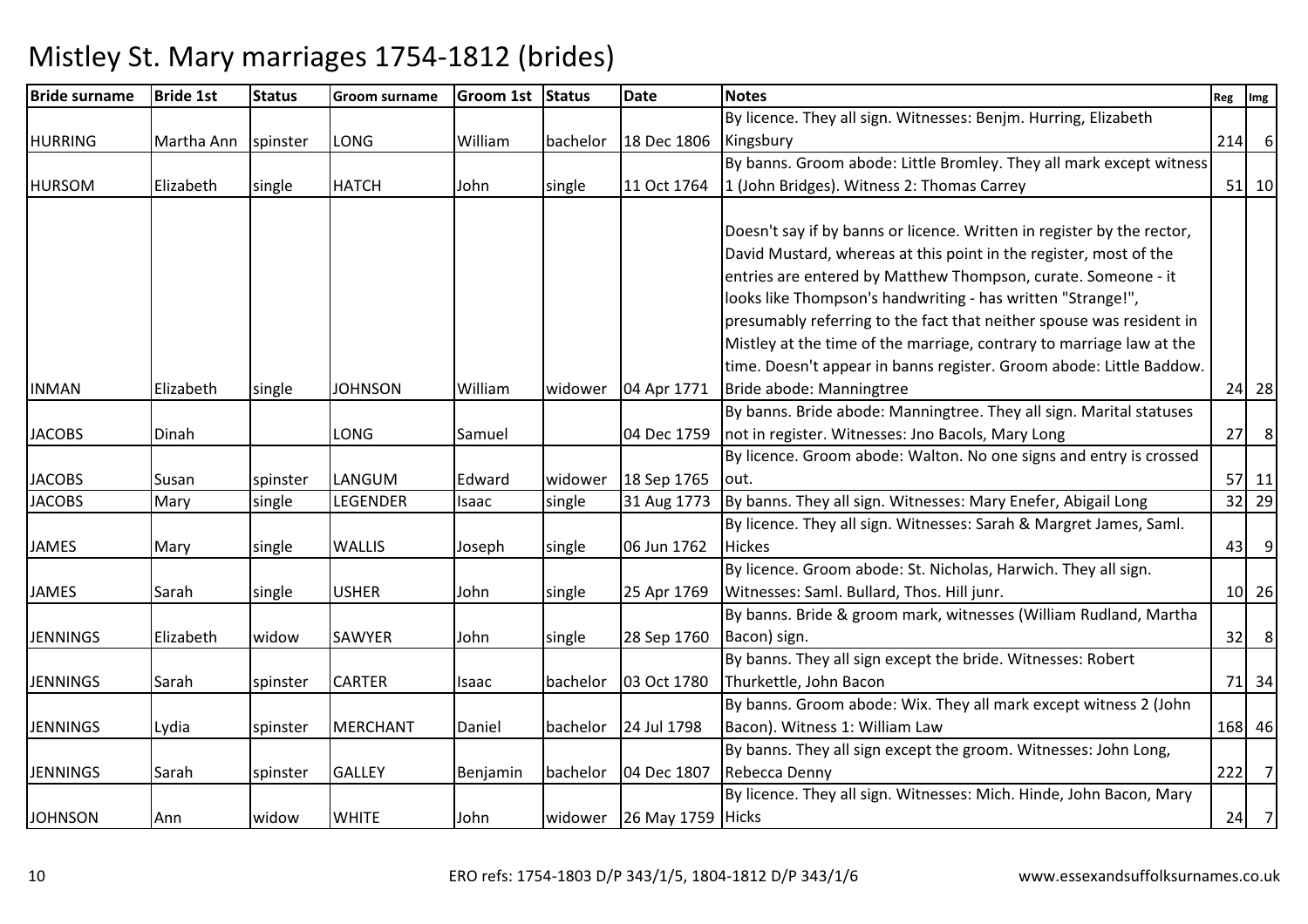Bride surnamee Bride 1st Status Groom surname Groom 1st Status Date Notes Reg Ing Reg Img Reg Img JOHNSON Alice spinster GARWOOD Richard bachelor 27 Dec 1801By licence. Groom abode: Great Bentley. Bride & groom mark, witnesses (Benjm. Hurring, George White) sign. 185 48KENINGALE | Sarah | spinster | ORMAN | James | bachelor | 01 May 1776 | Benjamin Keningale, Mary & Sarah Frost By licence. Groom abode: Dedham. They all sign. Witnesses: <sup>51</sup> <sup>31</sup>KENINGALE Susanna Spinster NICHOLS John Widower 29 Apr 1779 By licence. Groom abode: Manningtree. They all sign. Witnesses: Mary Abbott, John Borham <sup>62</sup> <sup>33</sup> By licence. Groom abode: Manningtree. They all sign. Witnesses: KENINGALE Mary single BARRY Garrett single 15 Sep 1807 Thomas Scrivener, Elizabeth Keningalee 218 7 KERRIDGE Ann Spinster WEBB Abraham bachelor 05 Dec 1809 By banns. Groom abode: Bradfield. They all sign. Witnesses: Robert & Leah Kerridgee 236 9 KIDDELL Phillis spinster MARGERUM Richard bachelor 27 Nov 1801By licence. Groom abode: Elmstead. They all sign except the groom. Witnesses: George Barker, John Bacon <sup>183</sup> <sup>48</sup>KING Sarah Single DAY Nilliam Single 18 Apr 1757 By licence. They all sign. Witnesses: John Bacon, Abraham King <sup>10</sup> <sup>6</sup> KING Mary single CARRINGTON Jacob single 30 Jan 1765By licence. Groom & witness 1 (Wm. Day) sign, bride & witness 2 (Sarah Day) mark. 52 10KINGSBURY ISusan Ispinster ISMITH Philip Cluttonwidower 126 Jul 1802 By licence. Groom abode: Arwarton, Suffolk. They all sign. Groom's abode is spelt "Arwarton", but I cannot find a reference to this place in Suffolk. Witnesses: Benjm. Hurring, Isaac Stribling <sup>188</sup> <sup>48</sup>KININGALE Sarah single CARTER Robert single 08 Jul 1760 By licence. They all sign. Witnesses: Mich. Hinde, Abigail Kiningle  $\begin{array}{|c|c|} \hline \end{array}$  30 8 LAMBERT Elizabeth single WARNER John single 03 Feb 1765By licence. Groom & witness 1 (William Stradlings) sign, bride & witness 2 (Anne Bacon) mark. $53$  10 LAMBERT | Hannah | single | ELLESDON | Samuel | single | 26 Feb 1775 By banns. Groom abode: Manningtree. They all mark except witness 1 (John Francis). Witness 2: A. Baconn 44 30 LANGRAM Christian single HUBBARD Daniel single 26 Sep 1758 By banns. Groom abode: Dedham. They all sign except witness 1 (John Cock). Witness 2: Mary Jamess and  $\begin{array}{|c|c|c|c|c|}\n\hline\n18 & 7 \\
\hline\n\end{array}$ LAST Elizabeth spinster CHURCH Samuel bachelor 21 Nov 179613 Sep 1784 By banns. They all mark except witness 2 (John Bacon). Witness 1: Willm. Carterr 155 44 36 LEERebecca Spinster GEACH Peter | bachelor | 13 Sep 1784 | By banns. They all sign. Witnesses: John Lee, A. Parminter | 92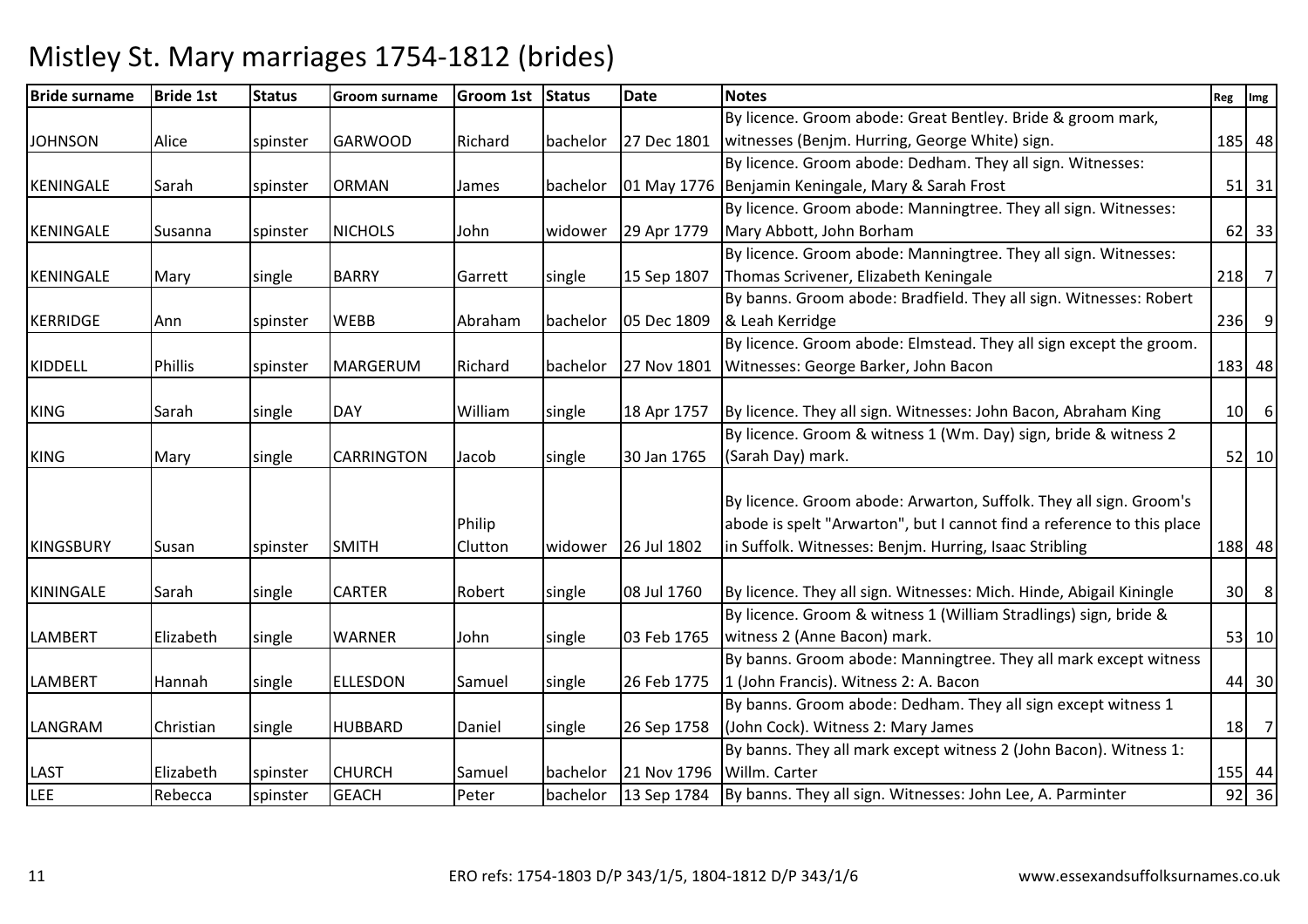| <b>Bride surname</b> | <b>Bride 1st</b> | <b>Status</b> | Groom surname     | Groom 1st Status |          | <b>Date</b>                   | <b>Notes</b>                                                              | Reg Img |          |
|----------------------|------------------|---------------|-------------------|------------------|----------|-------------------------------|---------------------------------------------------------------------------|---------|----------|
|                      |                  |               |                   |                  |          |                               | By licence. They all sign. Witnesses: William Warner, Milly Francis,      |         |          |
| <b>LEECH</b>         | Susannah         | single        | <b>BRAILSFORD</b> | William          | bachelor | 04 Jun 1771                   | William & Ann Leech                                                       |         | 26 28    |
|                      |                  |               |                   |                  |          |                               | By banns. Groom abode: Manningtree. They all sign. Witnesses:             |         |          |
| <b>LEGENDER</b>      | <b>Betsey</b>    | spinster      | <b>WRIGHT</b>     | John             | bachelor | 20 Apr 1797                   | Saml. Wright, Susannah Gleson                                             |         | 160 45   |
|                      |                  |               |                   |                  |          |                               |                                                                           |         |          |
| <b>LEGENDER</b>      | Mary             | spinster      | <b>HOWARD</b>     | Samuel           | single   | 30 Oct 1806                   | By banns. They all sign. No 2nd witness. Witness 1: John Bacon            |         | $210$ 6  |
|                      |                  |               |                   |                  |          |                               | By licence. They all sign. Witnesses: Susannah, Judith, Philip, Sarah, J. |         |          |
| LONG                 | Margaret         | spinster      | <b>GRIGG</b>      | Robert           | bachelor | 09 Feb 1779                   | Hannah & Wm. Long                                                         |         | 60 32    |
|                      |                  |               |                   |                  |          |                               | By banns. They all sign. Witnesses: John, Dinah, Sarah & Susannah         |         |          |
| LONG                 | Judith           | spinster      | GRIGG             | John             |          | bachelor 11 Jun 1784          | Long                                                                      |         | 89 36    |
|                      |                  |               |                   |                  |          |                               | By banns. Groom abode: Ardleigh. They all sign. Witnesses: S., Sarah      |         |          |
| LONG                 | Lucy             | spinster      | KENDALL           | John             |          | bachelor 13 Oct 1785          | & D. Long                                                                 |         | 98 37    |
|                      |                  |               |                   |                  |          |                               | By banns. Groom abode: Manningtree. They all sign. Witnesses:             |         |          |
| LONG                 | Mary             | spinster      | <b>CANT</b>       | James            |          | bachelor 23 Sep 1790          | Susannah, Wm. & B. Long, Sarah Bones                                      |         | 122 40   |
| LONG                 | Susannah         | widow         | <b>FALL</b>       | Daniel           | widower  | 17 Sep 1793                   | By licence. They all sign. Witnesses: Wm. & Dinah Long                    |         | $141$ 42 |
|                      |                  |               |                   |                  |          |                               | By licence. Groom abode: Lawford. They all sign. Witnesses: Benjm.        |         |          |
| LONG                 | Dinah            | spinster      | <b>DUNNINGHAM</b> | Thomas           |          | bachelor 11 Mar 1797          | & H. Long                                                                 |         | 158 45   |
|                      |                  |               |                   |                  |          |                               | By banns. Groom abode: Manningtree. They all sign. Witnesses:             |         |          |
| LONG                 | Sarah            | spinster      | <b>MILNER</b>     | William          | bachelor | 04 Apr 1801                   | Letitia Archer, John Milner, Philip & Samuel Long                         |         | 181 48   |
|                      |                  |               |                   |                  |          |                               | By licence. Groom abode: Latchindon. Bride & groom are minors.            |         |          |
| LONG                 | Mary Ann         | spinster      | <b>TYLER</b>      | Thomas           | bachelor | 08 Mar 1805                   | They all sign. Witnesses: John & Benjm. Long                              |         | $205$ 5  |
|                      |                  |               |                   |                  |          |                               | By licence. Groom abode: Lawford. Bride is a minor. They all sign.        |         |          |
| <b>LONG</b>          | Ann              | spinster      | KIDDELL           | William          | bachelor | 08 Apr 1806                   | Witnesses: Philip Long, John Bacon                                        | 208     | 6        |
|                      |                  |               |                   |                  |          |                               | By licence. Groom abode: St. Clement, Ipswich. They all sign.             |         |          |
| <b>LUCAS</b>         | Mary             | spinster      | <b>BARBER</b>     | John             | widower  | 23 Jul 1772                   | Witnesses: John Carrington, Sarah Lucas                                   |         | 28 28    |
|                      |                  |               |                   |                  |          |                               | By banns. Groom abode: Dedham. They all sign except the groom.            |         |          |
| <b>MANNING</b>       | Sarah            | spinster      | <b>PENWICK</b>    | Thomas           | bachelor | 28 Apr 1778                   | Witnesses: Sarah Dyer, Sigd. Simpson                                      |         | 56 32    |
|                      |                  |               |                   |                  |          |                               | By licence. They all sign except the groom. Witnesses: C. Bro[w_],        |         |          |
| <b>MANNING</b>       | Sarah            | widow         | <b>BOWLES</b>     | Edmund           | widower  | 15 Oct 1786                   | John Bacon                                                                |         | 105 38   |
|                      |                  |               |                   |                  |          |                               | By licence. Groom abode: Little Bromley. They all sign. The bride         |         |          |
|                      |                  |               |                   |                  |          |                               | signs her first name "Margrett". Witnesses: Henry Garner, James           |         |          |
| <b>MANWOOD</b>       | Margaret         | spinster      | <b>GARDENER</b>   | Stephen          |          | bachelor   09 May 1761 Garner |                                                                           |         | $36$ 9   |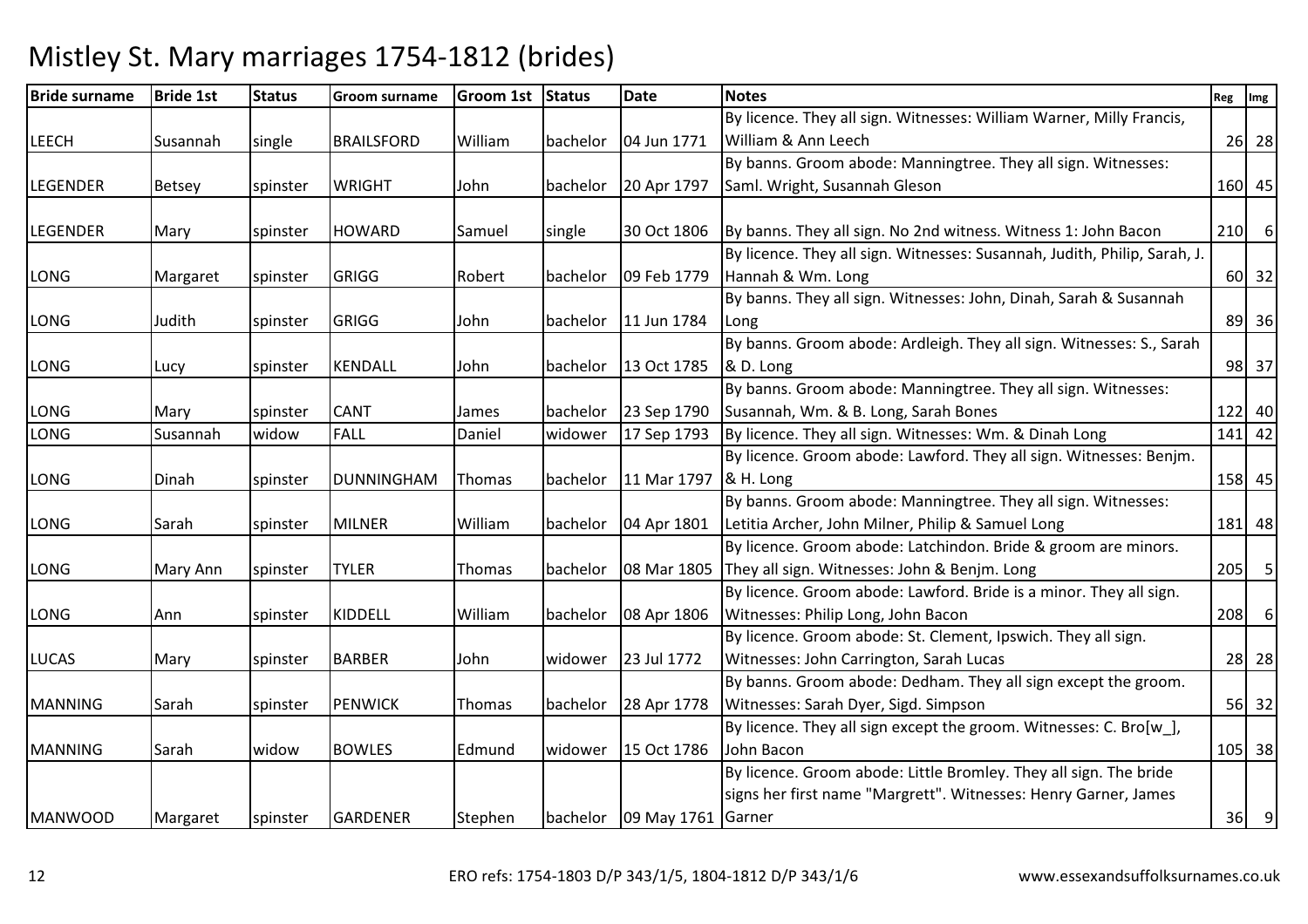| <b>Bride surname</b> | <b>Bride 1st</b> | <b>Status</b> | Groom surname     | Groom 1st Status |          | <b>Date</b> | <b>Notes</b>                                                                              | Reg | Img         |
|----------------------|------------------|---------------|-------------------|------------------|----------|-------------|-------------------------------------------------------------------------------------------|-----|-------------|
|                      |                  |               |                   |                  |          |             |                                                                                           |     |             |
|                      |                  |               |                   | Joseph           |          |             | By licence. They all sign. Groom's name is "Joseph" in the register,                      |     |             |
| <b>MARCH</b>         | Mary             | single        | <b>AMNER</b>      | / John           | bachelor | 30 Jul 1775 | but he signs "John". Witnesses: George March, Ann Hurring                                 |     | 47 31       |
|                      |                  |               |                   |                  |          |             | By banns. Groom abode: Bradfield. They all sign. Witnesses: John                          |     |             |
| <b>MARTIN</b>        | Susan            | single        | <b>FROST</b>      | Edward           | single   | 15 Oct 1756 | Carrington, John Bacon                                                                    | 9   | 6           |
|                      |                  |               |                   |                  |          |             |                                                                                           |     |             |
|                      |                  |               |                   |                  |          |             | Groom abode: Manningtree. They all sign except the groom. Not                             |     |             |
| <b>MARTIN</b>        | Judith           | widow         | <b>RAND</b>       | Richard          | single   | 09 May 1767 | clear if by banns or licence. Witnesses: James Groutt, Anne Bacon                         |     | 65 12       |
|                      |                  |               |                   |                  |          |             | By banns. They all mark except witness 2 (John Bacon). Witness 1:                         |     |             |
| <b>MASON</b>         | Sarah            | spinster      | <b>KING</b>       | John             | bachelor | 11 Mar 1794 | John Mason                                                                                |     | 146 42      |
|                      |                  |               |                   |                  |          |             | Banns only, not a marriage. Read: 17, 24 Sep, 1 Oct 1797. Bride                           |     |             |
| <b>MAYER</b>         | Sarah            |               | <b>TAYLOR</b>     | Thomas           |          | $* * 1797$  | abode: Lawford                                                                            |     | 23          |
|                      |                  |               |                   |                  |          |             | By licence. Groom abode: St. Nicholas, Rochester, Kent. They all sign.                    |     |             |
|                      |                  |               |                   |                  |          |             | Bride's marital status not in register. Witnesses: John Cousins,                          |     |             |
| <b>MEADOWS</b>       | Mary             |               | <b>MILLER</b>     | John             | single   | 17 Jun 1808 | Benjm. Stubbing or Stubling jnr.                                                          |     | $224$ 8     |
|                      |                  |               |                   |                  |          |             |                                                                                           |     |             |
| <b>MERCHANT</b>      | Martha           | single        | <b>WRIGHT</b>     | Gervas           | single   | 30 Jul 1754 | By banns. They all sign. Witnesses: Joseph Wallis, John Bacon                             |     | $1 \quad 5$ |
|                      |                  |               |                   |                  |          |             | By licence. Groom abode: Great Bromley. They all sign. Witnesses:                         |     |             |
| <b>MINTER</b>        | Susannah         | widow         | <b>RUDKIN</b>     | Joseph           | bachelor | 29 Nov 1780 | Abraham Norman, Dinah Long                                                                |     | 76 34       |
|                      |                  |               |                   |                  |          |             | By banns. Bride & groom mark, witnesses (John & Martha Bacon)                             |     |             |
| <b>MOORE</b>         | Elizabeth        | single        | <b>GINNINGS</b>   | Randal           | widower  | 01 Oct 1758 | sign.                                                                                     |     | $19$ 7      |
|                      |                  |               |                   |                  |          |             | By banns. Groom & witness 2 (James Christmas) sign, bride & witness                       |     |             |
| <b>MORE</b>          | Elizabeth        | widow         | <b>HONEYBLE</b>   | Thomas           | bachelor | 25 Jan 1785 | 1 (E. Stribling) mark.                                                                    |     | 96 37       |
|                      |                  |               |                   |                  |          |             | By banns. Bride & groom mark, witnesses (Mary Warner, Thos.                               |     |             |
| <b>MORGAN</b>        | Eleanor          | spinster      | <b>LITTLEBURY</b> | William          | bachelor | 29 Aug 1782 | Cooker) sign.                                                                             |     | 80 35       |
|                      |                  |               |                   |                  |          |             | By licence. Marital statuses not in register. They all sign except the                    |     |             |
| <b>MORTON</b>        | Susan            |               | <b>NEWSON</b>     | William          |          | 29 Apr 1770 | groom. Witnesses: Thos Hill, Robt. Clare                                                  |     | 14 27       |
|                      |                  |               |                   |                  |          |             | By banns. They all mark except witness 2 (John Bacon). Witness 1:                         |     |             |
| <b>MOSELY</b>        | Sarah            | spinster      | <b>BOUTTELL</b>   | Francis          | bachelor | 23 Oct 1791 | <b>Mary Easter</b>                                                                        |     | 132 41      |
| <b>MOSELY</b>        | Sarah            |               | <b>DOUBLE</b>     | Samuel           |          | ** 1788     | Banns only, not a marriage. Read: 5, 12, 19 Oct 1788                                      |     | 20          |
|                      |                  |               |                   |                  |          |             |                                                                                           |     |             |
| <b>MOTT</b>          | Mary             | spinster      | <b>JACOBS</b>     | Everett          |          |             | bachelor   11 Jan 1780   By banns. They all sign. Witnesses: Joseph Gleson, Susan Gleason |     | 68 33       |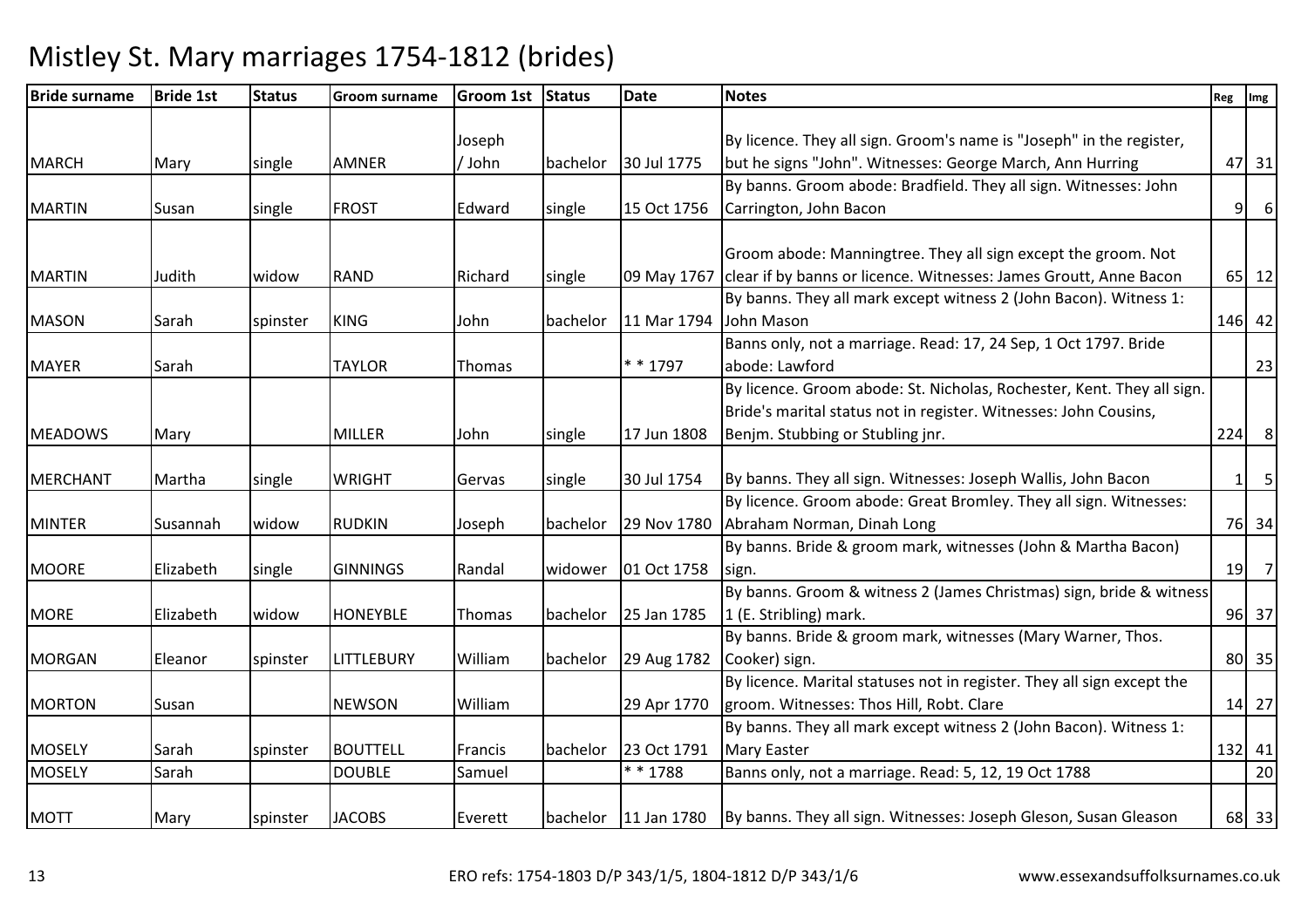#### Bride surnamee Bride 1st Status Groom surname Groom 1st Status Date Notes Reg Ing Reg Img Reg Img MUNNINGS Elizabeth spinster MARCH George bachelor 19 Nov 180527 Mar 1769 By banns. Groom abode: Manningtree. They all sign except the bride. Witnesses: Samuel Mannings, Jeremiah March 207 | 5  $8 \overline{\smash)26}$ NEWBOLT Alice Lord widowSAWYER John single 27 Mar 1769 By banns. They all mark. Witnesses: Wm. & Mary Moore 8NICE Martha widow BLOSS Joseph widower 28 Apr 1761 $\vert$ By banns. They all mark. Witnesses: Christmas Barns, Anne Bacon  $\vert$  35 9 NICE Sarah Sarah Isingle PISSEY Thomas Isingle 12 Sep 1779 14 Aug 1799 By licence. Groom abode: Brantham, Suffolk. They all sign. Witnesses: John Banks, John Baconn 66 33 47 NICE Sarah widowEASTER Samuel widower  $\begin{bmatrix} 14 \text{ Aug } 1799 \end{bmatrix}$  By licence. They all sign. Witnesses: Henry & Mary Shead  $\begin{bmatrix} 177 \end{bmatrix}$ NORFOLK Susan spinster BURGES John bachelor 31 May 1787Bacon) sign.By banns. Bride & groom mark, witnesses (William Carrington, John . [109] 39 NORMAN Susannah Spinster MINTER | Daniel | bachelor | 14 Apr 1774 By licence. Groom abode: St. Clement, Ipswich. They all sign. Witnesses: E. Golding, Mary Enefer <sup>37</sup> <sup>30</sup>NUNN Mary single RISBEE Samuel single 14 Feb 1764By licence. They all sign except witness 2 (Anne Bacon). Witness 1: Jos. Nunnn 10 | 48 | 10 NUNN Elizabeth spinster PHILLEBROWN Isaac bachelor 01 Mar 1799By licence. Bride is a minor, of Lawford. They all sign. Witnesses: John Barton, Robt. Nunnn 176 47 NUNN Charlotte spinster FOX William bachelor 02 Apr 180402 Nov 1770 By licence. Groom abode: Tendring. Witnesses: E. Nunn, E. Fox, W. Carringtonn 197 4  $27$ OLLICEMargaret Spinster KENDALL John bachelor  $\vert$  02 Nov 1770  $\vert$  By licence. They all sign. Witnesses: Giles Cook, Jno. Hudson  $\vert$  18 ORMAN Elizabeth single PRICE John single 22 May 1764Lucas) sign.By banns. Bride & groom mark, witnesses (Ben. Stribling, Sarah 47 10ORPEN Elizabeth spinster HOWARD Jonathan bachelor 10 Nov 1805By banns. They all sign. Witness 1 is probably Samuel Howard, but he has spelt his first name without the m. Witness 2: Lucy Pettit <sup>206</sup> <sup>5</sup>PAIN Susan Spinster CARY Ambrose bachelor 29 Sep 1777 By banns. Groom abode: Lawford. Bride & witness 2 (Sarah Warren?) mark, groom & witness 1 (Sarah Orman) sign. Groom's surname spelt "Carey" in register, but he signs "Cary". 54 32PAIN Dinah spinster ARNOLD Thomas bachelor 28 Apr 1809By banns. Groom, witness 1 (Richd Savell) and 3 (Mary Wright) sign. The others mark. Witnesses: Joseph Scott?, Jane Paine232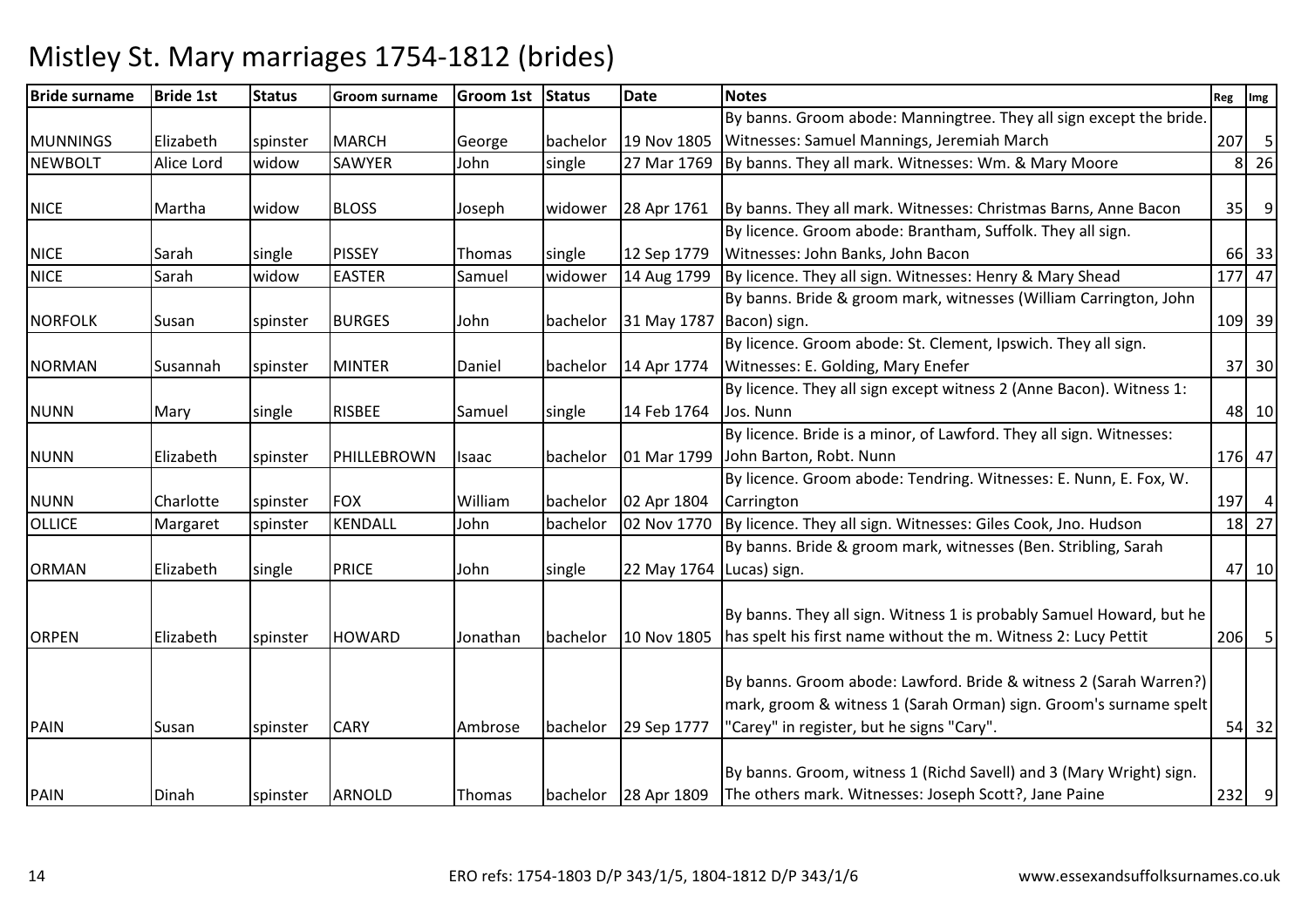| <b>Bride surname</b> | <b>Bride 1st</b> | <b>Status</b> | Groom surname    | Groom 1st Status |          | <b>Date</b>            | <b>Notes</b>                                                                  | Reg | Img                        |
|----------------------|------------------|---------------|------------------|------------------|----------|------------------------|-------------------------------------------------------------------------------|-----|----------------------------|
|                      |                  |               |                  |                  |          |                        | By licence. They all sign except the bride. Witnesses: John White,            |     |                            |
| <b>PALMER</b>        | Mary             | single        | LEACH            | James            | single   | 09 Jan 1759            | John Bacon                                                                    |     | $22$ 7                     |
|                      |                  |               |                  |                  |          |                        | By banns. Groom abode: Thorpe-le-Soken. They all sign except the              |     |                            |
| PALMER               | Elizabeth        | spinster      | HO[XP]SEY        | Philip           | bachelor | 23 Feb 1789            | bride. Witnesses: Mary Warner, Henry Fenn                                     |     | 116 39                     |
|                      |                  |               |                  |                  |          |                        | By banns. They all sign except the bride. Witnesses: Sarah Palmer,            |     |                            |
| <b>PALMER</b>        | Mary             | spinster      | <b>SMITH</b>     | George           | bachelor | 19 Jun 1804            | <b>Thomas Underwood</b>                                                       |     | 199 4                      |
|                      |                  |               |                  |                  |          |                        | By banns. They all sign except the groom. Witnesses: Henry &                  |     |                            |
| <b>PALMER</b>        | Lucy             | single        | <b>FROST</b>     | William          | single   | 05 Oct 1807            | Hannah Fenn                                                                   |     | 220 7                      |
|                      |                  |               |                  |                  |          |                        |                                                                               |     |                            |
|                      |                  |               |                  |                  |          |                        | By licence. They all sign. Witnesses: Wm. Long, Jessy Hurring, Ann            |     |                            |
| <b>PAMINTER</b>      | Mary             | spinster      | LONG             | Philip           | bachelor | 09 Feb 1780            | Paminter, Eliz. Warner, Will Leech junr., Samuel & Lyd. Long                  |     | 69 34                      |
|                      |                  |               |                  |                  |          |                        | By licence. They all sign. The groom is John White jnr. Witnesses:            |     |                            |
| PAMMETER             | Alice            | single        | <b>WHITE</b>     | John             | single   | 10 Apr 1758            | Thomas White, John Bacon                                                      |     | $14$ 6                     |
|                      |                  |               |                  |                  |          |                        | By banns. Groom abode: St. Peter, Colchester. Bride & groom mark,             |     |                            |
| <b>PARKER</b>        | Anne             | single        | <b>WENLOCK</b>   | John             | single   | 23 Aug 1768            | witnesses (John Porter, Mary Barton) sign.                                    |     | $5 \overline{\smash{)}26}$ |
| <b>PARKER</b>        | Susannah         | widow         | <b>WILKINSON</b> | William          | widower  | 23 Dec 1799            | By licence. They all sign. Witnesses: Philip Long, John Bacon                 |     | 178 47                     |
|                      |                  |               |                  |                  |          |                        | By licence with consent of her father (the bride being a minor).              |     |                            |
|                      |                  |               |                  |                  |          |                        | Groom abode: All Saints, Malden. Witnesses: Mary & Ann Paminter,              |     |                            |
| PARMINTER            | Jessy            | spinster      | <b>HURRING</b>   | Thomas           | bachelor | 06 Jul 1779            | Philip & Wm. Long.                                                            |     | 63 33                      |
|                      |                  |               |                  |                  |          |                        |                                                                               |     |                            |
| PARMINTER            | l Ann            | spinster      | <b>COOPER</b>    | Thomas           | bachelor |                        | 24 Nov 1785 By licence. They all sign. Witnesses: Philip Long junr., John Lee |     | $101$ 38                   |
|                      |                  |               |                  |                  |          |                        | By banns. They all sign except the bride. Witnesses: James, Rebeckah          |     |                            |
| <b>PASKALL</b>       | Jemima           | spinster      | <b>HARRIS</b>    | Charles          |          | bachelor   11 Sep 1809 | & Mary Harris                                                                 |     | $235$ 9                    |
|                      |                  |               |                  |                  |          |                        | By licence. Groom aabode: St. Nicholas, Harwich. They all sign.               |     |                            |
| <b>PASKELL</b>       | Mary             | spinster      | <b>PASKELL</b>   | Samuel           |          | bachelor   24 Jun 1804 | Witnesses: R. & Thos. Paskell                                                 |     | $200$ 5                    |
|                      |                  |               |                  |                  |          |                        | By banns. Groom & witness 2 (John Gaymer) sign, bride & witness 1             |     |                            |
| <b>PAYN</b>          | Elizabeth        | widow         | <b>EMERSON</b>   | Edward           | widower  | 24 Sep 1812            | (Charlotte Ainger) mark.                                                      |     | 253 11                     |
|                      |                  |               |                  |                  |          |                        | By banns. They all mark except witness 1 (Jno. Tollody). Witness 2:           |     |                            |
| <b>PAYNE</b>         | Elizabeth        | single        | LAMBERT          | James            | single   | 30 Oct 1770            | Ann Bacon                                                                     |     | $17 \mid 27$               |
|                      |                  |               |                  |                  |          |                        | By banns. Bride & groom mark, witnesses (George Peggs, Jno.                   |     |                            |
| <b>PEGGS</b>         | Elizabeth        | single        | <b>KING</b>      | James            | single   | 22 Feb 1812            | Gaymer) sign.                                                                 |     | 252 11                     |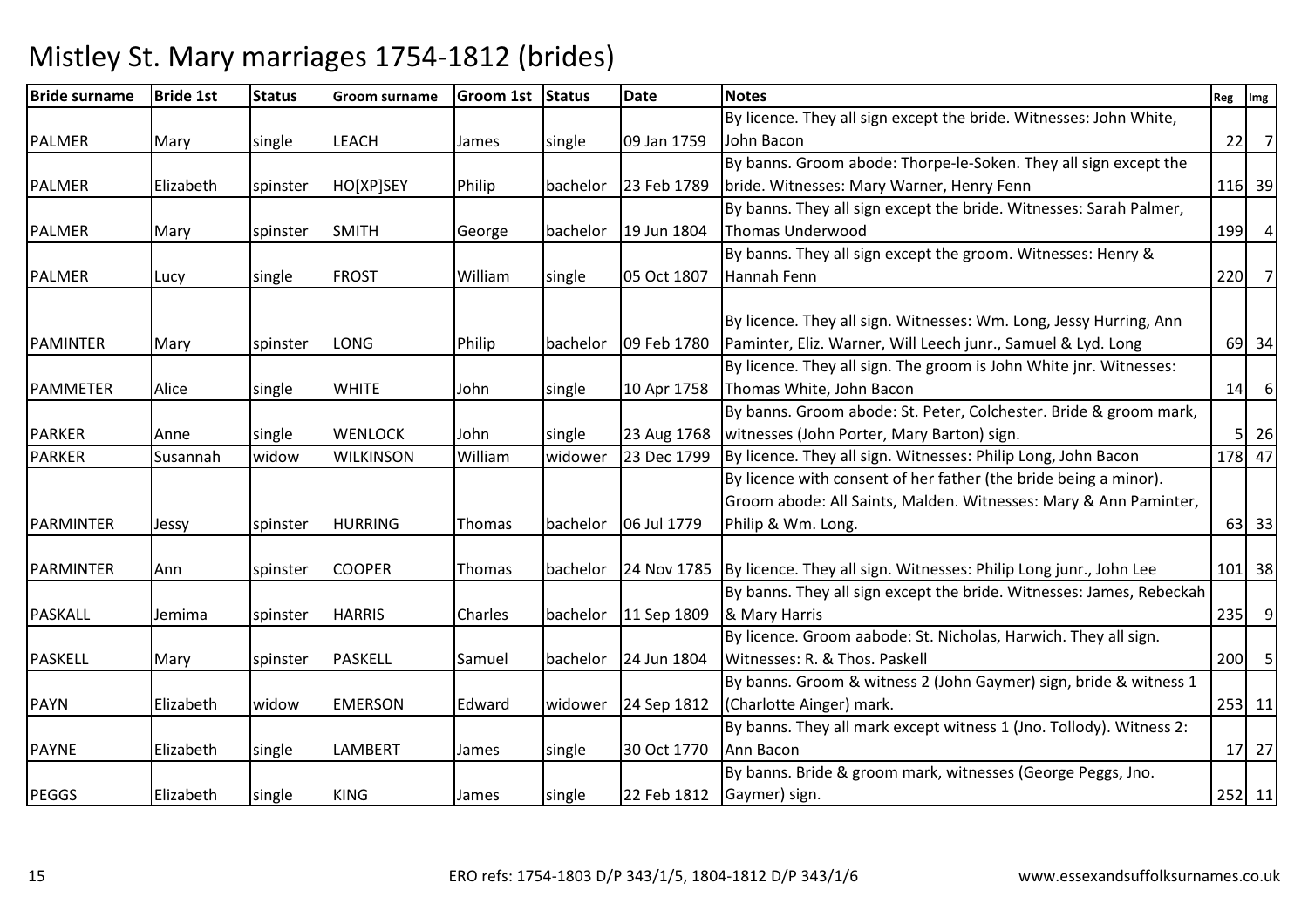| <b>Bride surname</b> | <b>Bride 1st</b> | <b>Status</b> | <b>Groom surname</b> | Groom 1st Status |                 | <b>Date</b>       | <b>Notes</b>                                                           | Reg Img           |
|----------------------|------------------|---------------|----------------------|------------------|-----------------|-------------------|------------------------------------------------------------------------|-------------------|
|                      |                  |               |                      |                  |                 |                   |                                                                        |                   |
|                      |                  |               |                      |                  |                 |                   | By licence. Groom abode: Manningtree. They all sign. The groom is      |                   |
| PHILLEBROWN          | Grace            | spinster      | <b>MARRATT</b>       | John             | <b>bachelor</b> |                   | 31 Mar 1794 John Marratt esq. Witnesses: John Bridges, Is. Phillebrown | 147 42            |
|                      |                  |               |                      |                  |                 |                   |                                                                        |                   |
|                      |                  |               |                      |                  |                 |                   | By banns. Groom is a private in the Cambridge Militia. They all sign   |                   |
| PINCKNEY             | Elizabeth        | spinster      | <b>DENNIS</b>        | William          | bachelor        | 22 Apr 1795       | except witness 1 (Ann Walding). Witness 2: Wm. Dennis.                 | 151 44            |
|                      |                  |               |                      |                  |                 |                   | By banns. Bride & groom mark, witnesses (Joseph Jordan, Thomas         |                   |
| <b>PLUM</b>          | Elizabeth        | spinster      | <b>FAIERS</b>        | Peter            | bachelor        | * Oct 1808        | Plum) sign. Day of month not in register.                              | $227$ 8           |
|                      |                  |               |                      |                  |                 |                   | By banns. Groom & witness 2 (John Bacon) sign, bride & witness 1       |                   |
| <b>PODD</b>          | Mary             | spinster      | <b>ROLFE</b>         | Henry            | widower         | 15 Jan 1785       | (Saml. Howard) mark.                                                   | 95 37             |
|                      |                  |               |                      |                  |                 |                   | By banns. They all sign except witness 2 (Mary Bacon). Witness 1:      |                   |
| <b>POTTER</b>        | Ann              | widow         | <b>BRETT</b>         | John             | widower         | 01 Aug 1791       | Thomas Coe                                                             | 130 41            |
|                      |                  |               |                      |                  |                 |                   | By banns. They all sign except the bride. Witnesses: John Bacon,       |                   |
| <b>POYETT</b>        | Martha           | spinster      | <b>RUST</b>          | James            | bachelor        |                   | 30 May 1784 Hannah Cracknell                                           | 88 36             |
|                      |                  |               |                      |                  |                 |                   | By banns. Bride & witness 3 (Lucy Proom) mark. The others sign.        |                   |
| PROOM                | Rose             | spinster      | <b>DALE</b>          | James            | widower         | 13 Oct 1808       | Witnesses 1 & 2: Robert Staples, John Bacon                            | $226$ 8           |
|                      |                  |               |                      |                  |                 |                   |                                                                        |                   |
| <b>RADLEY</b>        | Mary             | single        | <b>BACON</b>         | John             | widower         | 05 Jul 1774       | By banns. They all sign. Witnesses: Milly Francis, Ann Reynolds        | 38 30             |
|                      |                  |               |                      |                  |                 |                   | By banns. Bride & groom, witnesses sign. Witnesses: Henry Gross,       |                   |
| RAIDBIRD             | Ann              | single        | <b>SAUNDERS</b>      | Nathanael        | single          |                   | 03 Nov 1808 Sarah Saunders, John Bacon                                 | $228$ 8           |
|                      |                  |               |                      |                  |                 |                   | By banns. They all mark except witness 2 (John Bacon). Witness 1:      |                   |
| RAINBERT             | Ann              | widow         | <b>MASON</b>         | John             | bachelor        | 25 Oct 1792       | James Angier                                                           | 138 42            |
|                      |                  |               |                      |                  |                 |                   | By banns. Bride & groom mark, witnesses (John Winken, Milly            |                   |
| <b>RAYMOND</b>       | Martha           | single        | <b>SMITH</b>         | Richard          | single          | 14 Jan 1767       | Francis) sign.                                                         | 66 12             |
|                      |                  |               |                      |                  |                 |                   | By banns. They all mark. Witness 1's name hasn't been entered in the   |                   |
|                      |                  |               |                      |                  |                 |                   | register but there's an X where their name should be. Witness 2: Ann   |                   |
| <b>RAYSON</b>        | Hannah           | single        | <b>CLARKE</b>        | John             | single          | 11 May 1773 Bacon |                                                                        | $31$ 29           |
|                      |                  |               |                      |                  |                 |                   | By banns. Bride & groom sign, witnesses (William Baker, Ann Bacon)     |                   |
|                      |                  |               |                      |                  |                 |                   | mark. Bride's surname spelt "Regent" in the register but she signs it  |                   |
| <b>REGENT</b>        | Rachel           | single        | <b>PANIFER</b>       | John             | single          | 12 Jan 1768       | "Ragin".                                                               | $1 \overline{25}$ |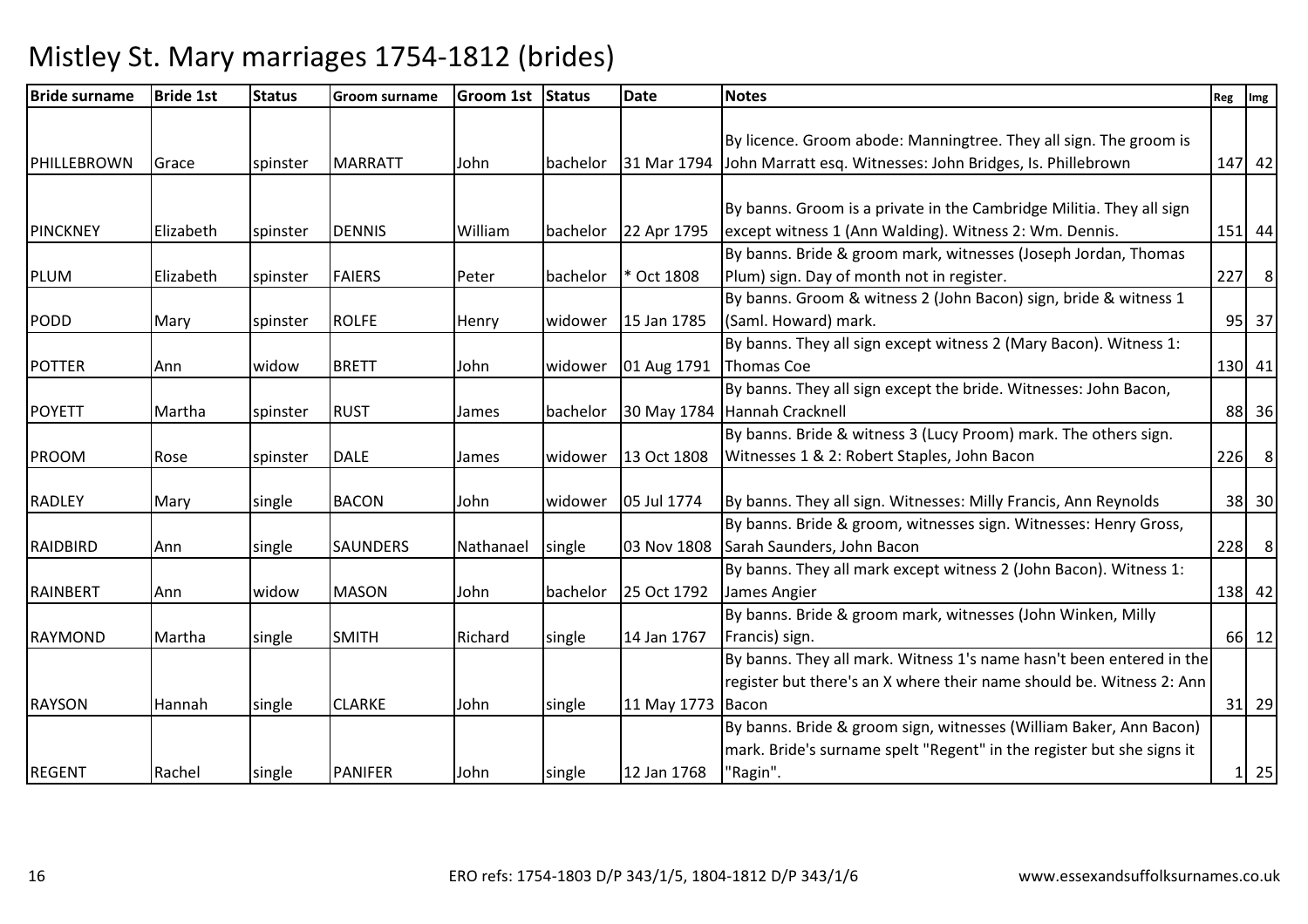| <b>Bride surname</b> | <b>Bride 1st</b> | <b>Status</b> | <b>Groom surname</b> | Groom 1st Status |          | Date                           | <b>Notes</b>                                                           | Reg            | Img              |
|----------------------|------------------|---------------|----------------------|------------------|----------|--------------------------------|------------------------------------------------------------------------|----------------|------------------|
|                      |                  |               |                      |                  |          |                                | By licence. Groom abode: Bures, Suffolk. They all sign. Groom's        |                |                  |
|                      |                  |               |                      |                  |          |                                | marital status not in register. Witnesses: James Cornell, Mary         |                |                  |
| <b>REYNOLDS</b>      | Ann              | spinster      | <b>COKER</b>         | Vincent          |          | 09 Oct 1774                    | Motch?                                                                 |                | 41 30            |
|                      |                  |               |                      |                  |          |                                |                                                                        |                |                  |
| RICHARDSON           | Sarah            | single        | <b>ELEY</b>          | Robert           | single   | 30 Sep 1774                    | By banns. They all mark. Witnesses: James Richerson, Wm. Newman        |                | 40 30            |
|                      |                  |               |                      |                  |          |                                |                                                                        |                |                  |
|                      |                  |               |                      |                  |          |                                | By banns. Groom abode: Wix. Groom & witness 2 (John Goss) sign,        |                |                  |
| <b>RIME</b>          | Susan            |               | ANGIER               | John             |          | 31 Oct 1773                    | bride & witness 1 (John Abbot) mark. Marital statuses not in register. |                | 35 29            |
| <b>RISBEE</b>        | Elizabeth        | single        | <b>BAKER</b>         | David            | single   | 15 Feb 1762                    | By licence. They all sign. Witnesses: Js. Bevan, Samuel Risbee         | 41             | 9                |
|                      |                  |               |                      |                  |          |                                | By licence. Groom abode: Great Clacton. They all sign. Witnesses:      |                |                  |
| <b>RISBEE</b>        | Elizabeth        | single        | PAGE                 | Robert           | single   | 24 Jul 1811                    | Danl. & Wm. Risbee, John Gaymer                                        |                | 244 10           |
|                      |                  |               |                      |                  |          |                                | By banns. They all mark except witness 2 (Amy Rolfe). Witness 1:       |                |                  |
| <b>ROLFE</b>         | Ann              | spinster      | <b>ROWLAND</b>       | Daniel           | bachelor | 27 Mar 1781                    | John Bacon                                                             |                | 77 35            |
|                      |                  |               |                      |                  |          |                                | By banns. They all mark except witness 2 (John Bacon). Witness 1:      |                |                  |
| <b>ROSE</b>          | Elizabeth        | spinster      | <b>TAYLOR</b>        | James            |          | bachelor 28 Aug 1791           | Benj. Day                                                              |                | $131$ 41         |
| <b>ROW</b>           | Mary             | single        | <b>PAMINTER</b>      | William          | single   | 08 Jul 1755                    | By banns. They all sign. Witnesses: Jno Jacob?, Wm. Long               | 5 <sup>1</sup> | $6 \mid$         |
|                      |                  |               |                      |                  |          |                                | By banns. Groom abode: Great Oakley. They all mark except witness      |                |                  |
| <b>ROW</b>           | Elizabeth        | spinster      | <b>WOOLARD</b>       | John             | widower  | 25 Apr 1806                    | 2 (John Bacon). Witness 1: Philip Stone                                | 209            | $6 \overline{6}$ |
|                      |                  |               |                      |                  |          |                                | By banns. Groom abode: Wix. Bride & groom mark, witnesses (Richd.      |                |                  |
| <b>RUSHEN</b>        | Frances          | widow         | <b>WYER</b>          | Thomas           |          | 03 Apr 1781                    | Bagley, John Bacon) sign.                                              |                | 78 35            |
|                      |                  |               |                      |                  |          |                                | Banns only - not a marriage. Read: 2, 9, 16 Jul 1780. Groom abode:     |                |                  |
| <b>RUSHEN</b>        | Frances          |               | <b>WYER</b>          | Thomas           |          | ** 1780                        | Wix                                                                    |                | 16               |
|                      |                  |               |                      |                  |          |                                | By licence. Groom abode: Manningtree. They all sign. Witnesses: Js.?   |                |                  |
| <b>RUSSELL</b>       | Franes           | spinster      | <b>NORMAN</b>        | Thomas           | widower  | 24 Nov 1780                    | Phillebrown, [T ]. Golding                                             |                | 75 34            |
| <b>RUSSELL</b>       | Susan            | spinster      | <b>AMNER</b>         | John             | widower  | 27 Mar 1797                    | By banns. They all sign. Witnesses: Mary & John Bacon                  |                | 159 45           |
|                      |                  |               |                      |                  |          |                                | By banns. Groom signs, bride & witness (James Rolding) mark. No        |                |                  |
| S[HK]ARFE            | Elizabeth        | single        | <b>TOLLODY</b>       | John             | single   | 08 Jan 1760                    | 2nd witness.                                                           | 28             | 8                |
|                      |                  |               |                      |                  |          |                                | By banns. They all mark except witness 1 (Joseph Auston). Witness 2:   |                |                  |
| <b>SAGERS</b>        | Mary             | single        | <b>GODEE</b>         | John             | single   | 11 Oct 1766                    | Anne Bacon                                                             |                | 64 12            |
|                      |                  |               |                      |                  |          |                                | By banns. They all mark except witness 1 (Mary Day). Witness 2:        |                |                  |
| SALLOWS              | Margaret         | widow         | SADLER               | John             |          | widower 20 Feb 1764 Anne Bacon |                                                                        |                | 49 10            |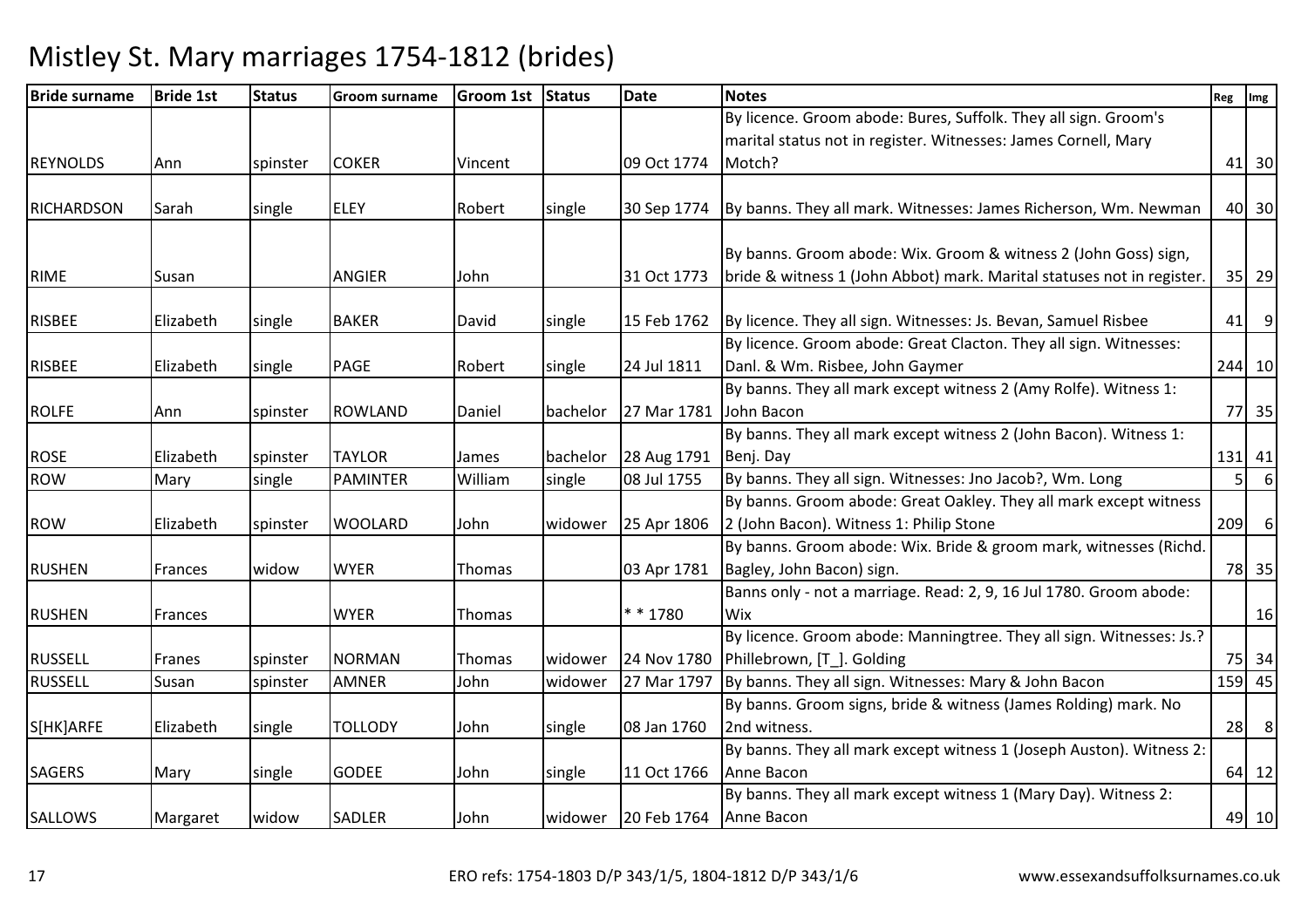| <b>Bride surname</b> | <b>Bride 1st</b> | <b>Status</b> | <b>Groom surname</b> | Groom 1st Status |          | <b>Date</b> | <b>Notes</b>                                                                         | Reg Img |             |
|----------------------|------------------|---------------|----------------------|------------------|----------|-------------|--------------------------------------------------------------------------------------|---------|-------------|
|                      |                  |               |                      |                  |          |             | By banns. Groom abode: Groton, Suffolk. They all sign. Witnesses:                    |         |             |
| <b>SAUNDERS</b>      | Elizabeth        | spinster      | <b>HART</b>          | Thornton         | bachelor |             | 27 May 1795 Mary Saunders, James Hart                                                |         | 152 44      |
|                      |                  |               |                      |                  |          |             | By banns. Groom is a Private in the Hert. Militia. Groom abode: St.                  |         |             |
|                      |                  |               |                      |                  |          |             | Nicholas, Harwich. They all sign except witness 1 (Henry Latkin).                    |         |             |
| <b>SAUNDERS</b>      | Mary             | spinster      | <b>TURNER</b>        | John             | bachelor | 16 May 1797 | Witness 2: John Bacon                                                                |         | $161$ 45    |
|                      |                  |               |                      |                  |          |             | By banns. They all mark except witness 2 (Eliz. Scrivener). Witness 1:               |         |             |
| <b>SAVALL</b>        | Ann              | spinster      | <b>SELFE</b>         | Robert           | bachelor | 26 Dec 1797 | Wm. Warner                                                                           |         | 165 46      |
|                      |                  |               |                      |                  |          |             |                                                                                      |         |             |
|                      |                  |               |                      |                  |          |             | By banns. Groom is a Private in the 14th? Dragoons. Bride & groom                    |         |             |
|                      |                  |               |                      |                  |          |             | mark, witnesses (Thomas *ict?, Mary Lambertwood) sign. The groom                     |         |             |
| <b>SAVEALL</b>       | Sarah            | spinster      | <b>NUNN</b>          | Thomas           |          | 20 Jan 1807 | is "quartered here". His marital status isn't in the register.                       |         | $216$ 7     |
|                      |                  |               |                      |                  |          |             | By banns. They all mark except the groom. His surname is spelt                       |         |             |
|                      |                  |               |                      |                  |          |             | "Best" in the register but he signs it "Beast". Witnesses: Thomas                    |         |             |
| <b>SAWYER</b>        | Elisabeth        | single        | <b>BEAST</b>         | Joseph           | widower  | 21 Jan 1768 | Good, Ann Bacon.                                                                     |         | $3 \mid 25$ |
|                      |                  |               |                      |                  |          |             | By banns. They all sign except the groom. Witnesses: Thos. Smith,                    |         |             |
| SAWYER               | Ann              | single        | <b>ABBOT</b>         | Robert           | single   | 18 Jan 1770 | Ann Good                                                                             |         | $12$ 26     |
|                      |                  |               |                      |                  |          |             | By banns. They all sign except the bride. Witnesses: George Peggs,                   |         |             |
| SAWYER               | Mary             | spinster      | <b>HUNT</b>          | Joseph           | bachelor | 30 Mar 1800 | John Bacon                                                                           |         | 179 47      |
|                      |                  |               |                      |                  |          |             | By banns. Groom & witness (John Bacon) sign, bride marks. No 2nd                     |         |             |
| <b>SCOTT</b>         | Sarah            | widow         | <b>SCRIVNER</b>      | William          | widower  | 23 Sep 1783 | witness.                                                                             |         | 86 36       |
|                      |                  |               |                      |                  |          |             | By banns. They all mark except witness 1 (Wm. Clarke). Witness 2:                    |         |             |
| <b>SCOTT</b>         | Sarah            | spinster      | <b>WARNER</b>        | Samuel           | bachelor | 19 Oct 1785 | <b>Mary Townson</b>                                                                  |         | 99 37       |
|                      |                  |               |                      |                  |          |             | By banns. Groom abode: Manningtree. Groom & witness 1 (Ann                           |         |             |
| <b>SCOTT</b>         | Mary             | spinster      | <b>WARNER</b>        | John             | bachelor | 19 Sep 1792 | Blunden) sign, bride & witness 2 (Mary Sewell) mark.                                 |         | 137 42      |
|                      |                  |               |                      |                  |          |             | By banns. Groom & witness 1 (James Mayer) sign, bride & witness 2                    |         |             |
| <b>SCRIFFNER</b>     | Susan            | single        | SOUTHGATE            | James            | single   | 04 Oct 1762 | (Anne Bacon) mark.                                                                   |         | $44$ 9      |
|                      |                  |               |                      |                  |          |             |                                                                                      |         |             |
| <b>SCRIVENER</b>     | Mary             | spinster      | <b>DALDY</b>         | Joseph           | bachelor |             | 27 Dec 1790   By licence. They all sign. Witnesses: Francis Sizer, Margaretta Wallis |         | 125 41      |
|                      |                  |               |                      |                  |          |             | By banns. Groom & witness 1 (Jno. Warner jnr) sign, bride & witness                  |         |             |
| <b>SCRIVENER</b>     | Elizabeth        | spinster      | <b>WARNER</b>        | William          | bachelor | 03 Oct 1798 | 2 (Sarah Warner) mark.                                                               |         | 171 46      |
|                      |                  |               |                      |                  |          |             | By licence. Groom abode: Wrabness. They all sign. Witnesses:                         |         |             |
| <b>SCRIVENER</b>     | Elizabeth        | spinster      | <b>RICHARDSON</b>    | John             |          |             | bachelor   24 Dec 1802   William Keningale, John Scrivener, John Bacon               |         | 192 49      |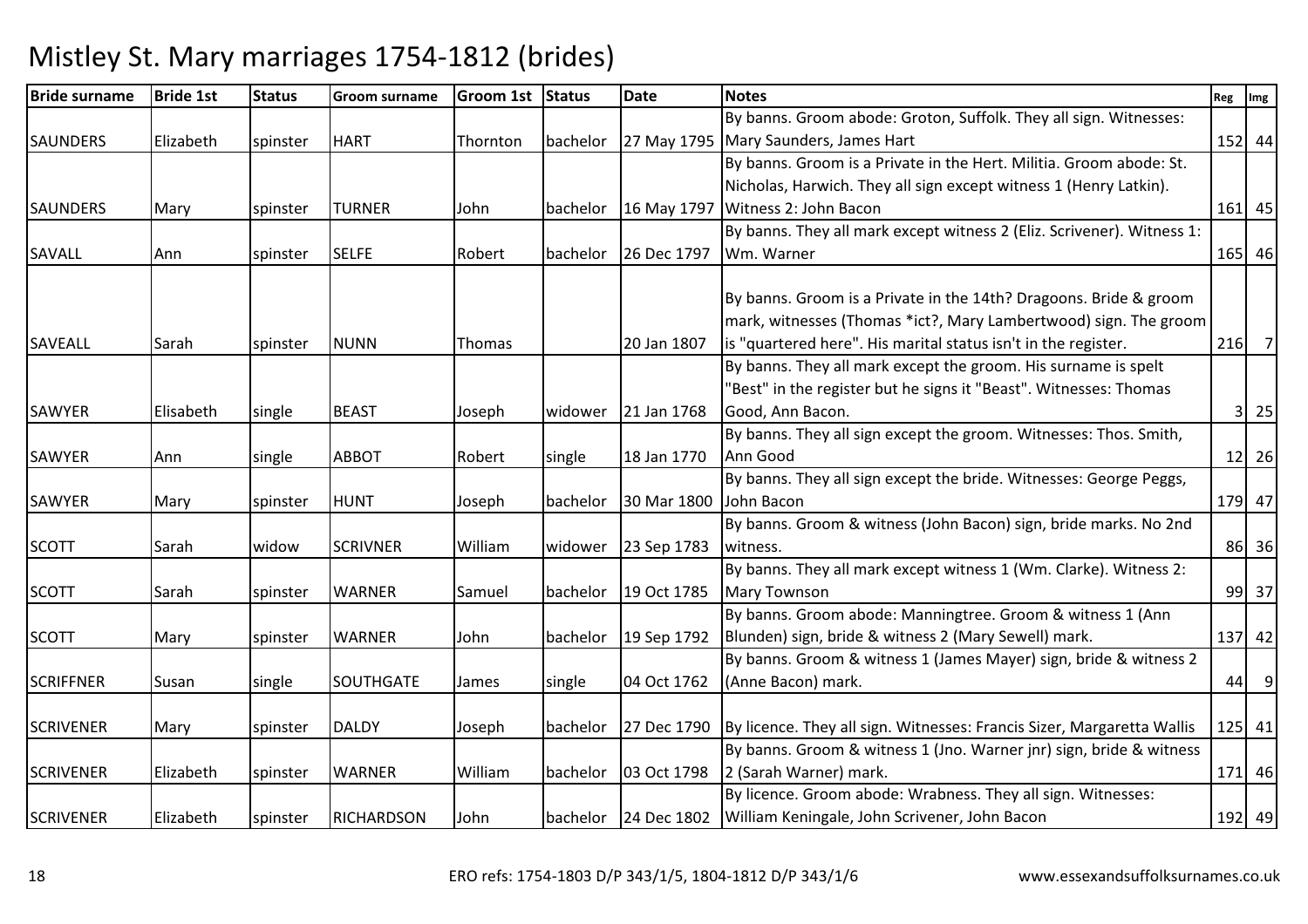| <b>Bride surname</b> | <b>Bride 1st</b> | <b>Status</b> | Groom surname     | Groom 1st Status |          | <b>Date</b>            | <b>Notes</b>                                                                       | Reg | Img     |
|----------------------|------------------|---------------|-------------------|------------------|----------|------------------------|------------------------------------------------------------------------------------|-----|---------|
|                      |                  |               |                   |                  |          |                        | By licence. They all sign. Record duplicated in database to                        |     |         |
| <b>SCRIVENER</b>     | Elizabeth        | spinster      | <b>RICHARDSON</b> | John             | bachelor | 24 Dec 1802            | accommodate all 3 witnesses.                                                       |     | 192 49  |
|                      |                  |               |                   |                  |          |                        |                                                                                    |     |         |
|                      |                  |               |                   |                  |          |                        | By banns. Groom abode: Langham, Essex. Groom and witness 2                         |     |         |
|                      |                  |               |                   |                  |          |                        | (Lydia Gould) mark, bride & witness 1 (David Romlen) sign. Groom's                 |     |         |
| <b>SEGERS</b>        | Sarah            | widow         | <b>GOLD</b>       | William          | bachelor | 28 Dec 1784            | name spelt both "Gold" and "Gould" in the register.                                |     | 94 37   |
| <b>SERGEANT</b>      | Elizabeth        | spinster      | <b>NORMAN</b>     | William          | bachelor | 12 Oct 1773            | By banns. They all mark. Witnesses: Thomas Smith, Sarah Norman                     |     | 34 29   |
|                      |                  |               |                   |                  |          |                        | By banns. They all sign. Witnesses: John Lee, E. Warner, M. Sizer,                 |     |         |
| <b>SIZER</b>         | Mary             | spinster      | <b>BARKER</b>     | Samuel           | widower  | 24 Jul 1780            | Thos. Constable                                                                    |     | 70 34   |
| <b>SKIDMORE</b>      | Rhoday           | spinster      | <b>SPOONER</b>    | John             | bachelor | 13 May 1789            | By licence. They all sign. Witnesses: Ann Jones, John Box                          |     | 120 40  |
|                      |                  |               |                   |                  |          |                        |                                                                                    |     |         |
|                      |                  |               |                   |                  |          |                        | By banns. Groom abode: Holbrook. Groom & witness 1 (Willm. Day)                    |     |         |
| <b>SMITH</b>         | Ann              | widow         | <b>SPENLY</b>     | Francis          | single   | 10 Oct 1758            | sign, bride & witness 2 (Christmas Bannes) mark.                                   |     | $20$ 7  |
|                      |                  |               |                   |                  |          |                        |                                                                                    |     |         |
|                      |                  |               |                   |                  |          |                        | By banns. Groom abode: East Bergholt. They all sign except the                     |     |         |
| <b>SMITH</b>         | Sarah            | single        | <b>HILL</b>       | William          | single   | 21 Jan 1771            | bride. Witnesses: Henry E. Bevan, Wm. Turner, Susanna Keningale.                   |     | 23 28   |
|                      |                  |               |                   |                  |          |                        | By banns. They all mark except witness 2 (Hannah Dyer). Witness 1:                 |     |         |
| <b>SMITH</b>         | Mary             | single        | <b>NEWMAN</b>     | William          | single   | 28 Feb 1775            | <b>Robert Newman</b>                                                               |     | 45 31   |
|                      |                  |               |                   |                  |          |                        |                                                                                    |     |         |
|                      |                  |               |                   |                  |          |                        | By licence. Groom abode: Chelmondiston, Suffolk. They all sign.                    |     |         |
| <b>SMITH</b>         | Mary             | spinster      | <b>WRIGHT</b>     | John             | bachelor | 22 Jan 1805            | Witnesses: Jacob Thompson?, Ann, Martha & William Thompson.                        |     | $203$ 5 |
|                      |                  |               |                   |                  |          |                        | By banns. They all sign except the groom. Witnesses: Joseph<br>Gleason, James Fenn |     |         |
| <b>SQUIREL</b>       | Alice            | single        | <b>ABBOTT</b>     | Joseph           | single   | 30 Dec 1765            | By banns. Bride & groom mark, witnesses (Jacob Carrington, Wm.                     |     | $61$ 11 |
| <b>STEBBING</b>      |                  | widow         | <b>MANNING</b>    |                  | single   | 10 Oct 1773            |                                                                                    |     | 33 29   |
|                      | Mary             |               |                   | Benjamin         |          |                        | Day) sign.<br>By banns. They all mark except witness 2 (Rebeckah Harris). Witness  |     |         |
| <b>STEBBING</b>      | Sarah            |               | <b>PROOM</b>      | Charles          | bachelor | 21 Jul 1809            | 1: Benjamin Sterling]                                                              |     | $234$ 9 |
| <b>STEVENS</b>       | Sarah            | spinster      | <b>SIMEY</b>      | Samuel           | bachelor | 23 Sep 1779            | By licence. They all sign. Witnesses: Saml. & Mary Tovell                          |     | 67 33   |
|                      |                  | spinster      |                   |                  |          |                        | By banns. Groom & witness 1 (Samuel Howard) sign, bride & witness                  |     |         |
| <b>STEVENS</b>       | Dorothy          |               | <b>HOWARD</b>     | William          |          | bachelor $11$ Jan 1802 | 2 (Hannah Howard) mark.                                                            |     | 187 48  |
|                      |                  | spinster      |                   |                  |          |                        |                                                                                    |     |         |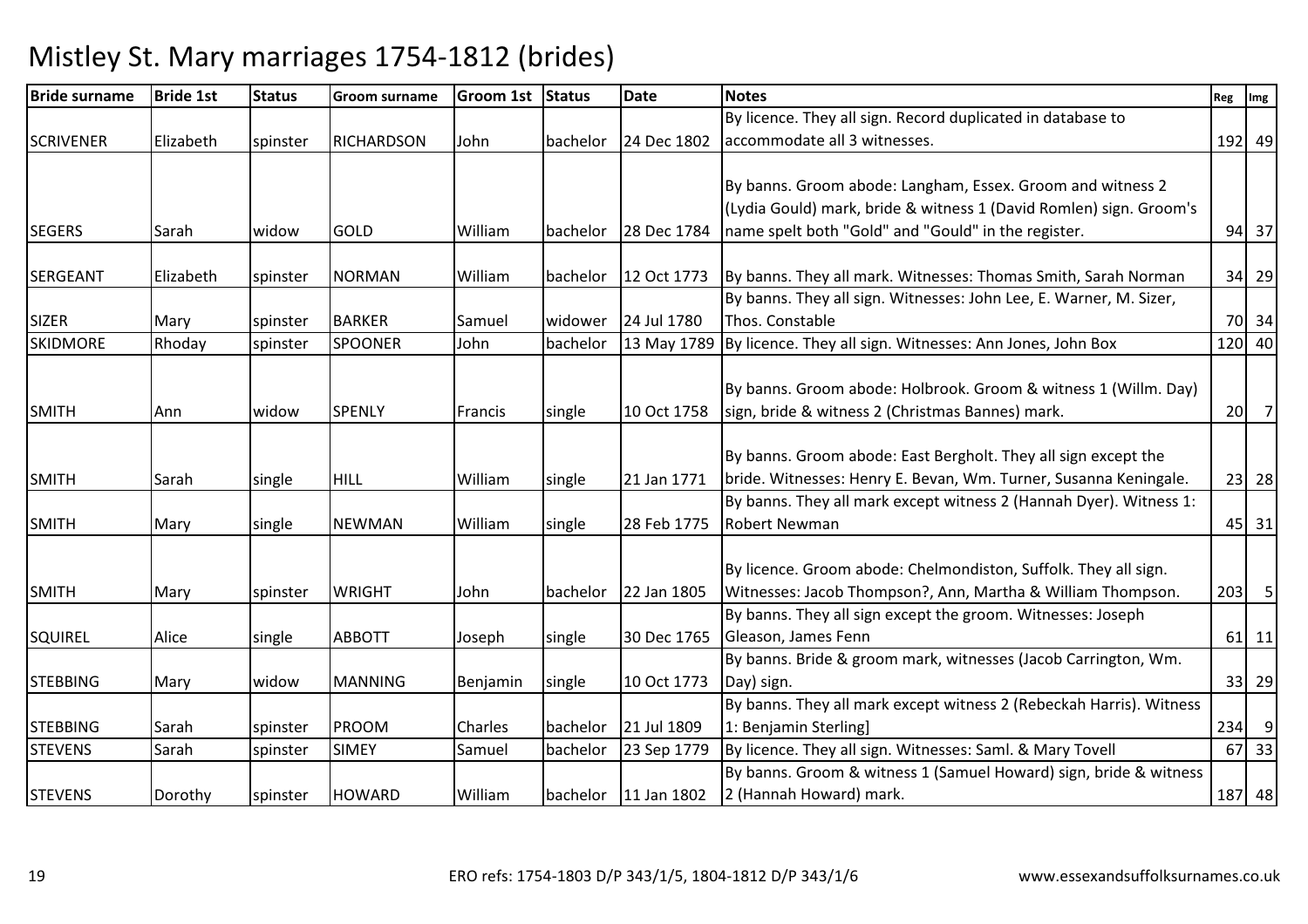| <b>Bride surname</b> | <b>Bride 1st</b> | <b>Status</b> | <b>Groom surname</b> | Groom 1st Status |          | Date        | <b>Notes</b>                                                                              | Reg Img |                            |
|----------------------|------------------|---------------|----------------------|------------------|----------|-------------|-------------------------------------------------------------------------------------------|---------|----------------------------|
|                      |                  |               |                      |                  |          |             | By banns. Groom abode: Manningtree. Bride & groom mark,                                   |         |                            |
| <b>STOCKDALE</b>     | Mary             | spinster      | <b>PICKESS</b>       | Jonathan         | bachelor | 10 Apr 1792 | witnesses (Joseph Gray, John Bacon) sign.                                                 |         | 134 42                     |
|                      |                  |               |                      |                  |          |             | By banns. Bride & groom mark, witnesses sign. Witnesses: Leonard                          |         |                            |
| <b>STOCKDALE</b>     | Lucy             | spinster      | <b>EDWARDS</b>       | William          | bachelor | 05 Apr 1811 | Nunn, Elizabeth Edwards, John Gaymer                                                      |         | 241 10                     |
|                      |                  |               |                      |                  |          |             |                                                                                           |         |                            |
|                      |                  |               |                      |                  |          |             | By banns. Bride & groom sign, witnesses mark. Marital statuses not                        |         |                            |
| <b>STOREY</b>        | Ann              |               | <b>ROLFE</b>         | Henry            |          |             | 01 Mar 1772   in register - groom's given only in banns register.                         |         | 27 28                      |
|                      |                  |               |                      |                  |          |             | By licence, with consent of the bride's father (she being a minor).                       |         |                            |
|                      |                  |               |                      |                  |          |             | Groom abode: Coddenham, Suffolk. Witnesses: Sarah Cobb, Jessy                             |         |                            |
| <b>STRIBLING</b>     | Mary             | spinster      | <b>MEADOWS</b>       | George           | bachelor | 11 Mar 1779 | Parmenter, Benjamin Stribling.                                                            |         | $61$ 33                    |
|                      |                  |               |                      |                  |          |             |                                                                                           |         |                            |
|                      |                  |               |                      |                  |          |             | By licence. They all sign. Bride's marital status not in register.                        |         |                            |
| <b>STUDD</b>         | Elizabeth        |               | <b>WHITING</b>       | William          | single   |             | 14 Nov 1759 Witnesses: Henry Edmead, Henry Bel[lt], John Bacon                            |         | $26$ 8                     |
|                      |                  |               |                      |                  |          |             | By banns. They all sign except witness 2 (Susanna Spink). Witness 1:                      |         |                            |
| <b>SURREY</b>        | Sarah            | widow         | <b>CORBOLD</b>       | Abraham          | single   | 20 Oct 1763 | Sarah Spink                                                                               |         | 46 10                      |
|                      |                  |               |                      |                  |          |             | By banns. Groom abode: Manningtree. They all sign except the bride.                       |         |                            |
| <b>TARMBRIDGE</b>    | Mary             | spinster      | <b>STRUTT</b>        | Robert           | bachelor | 16 Mar 1803 | Witnesses: William Kemp, Robert Rawlingson                                                |         | 195 49                     |
|                      |                  |               |                      |                  |          |             | By banns. Groom abode: Great Oakley. Bride & groom mark,                                  |         |                            |
| <b>TAYLOR</b>        | Lucy             | single        | <b>GAME</b>          | Matthew          | single   | 24 Jun 1768 | witnesses (Wm. Paminter, John Taylor) sign.                                               |         | $4 \overline{\smash{)}25}$ |
| <b>TAYLOR</b>        | Susan            | spinster      | <b>BENNETT</b>       | William          | bachelor | 28 Sep 1808 | By banns. They all mark. Witnesses: William & Sarah Carter                                | 225     | 8 <sup>8</sup>             |
|                      |                  |               |                      |                  |          |             | By banns. They all mark except witness 3 (John Gaymer). Witnesses 1                       |         |                            |
| <b>TAYLOR</b>        | Fanny            |               | <b>BENNETT</b>       | William          | bachelor | 12 Apr 1810 | & 2: Samuel & Susan Taylor                                                                |         | $238$ 9                    |
|                      |                  |               |                      |                  |          |             |                                                                                           |         |                            |
|                      |                  |               |                      |                  |          |             | By licence with consent of parents. Groom is a minor, a Private in the                    |         |                            |
|                      |                  |               |                      |                  |          |             | East Suffolk Militia, of Little Bromley. Bride & groom mark, witnesses                    |         |                            |
| <b>TAYLOR</b>        | Susan            | spinster      | <b>HOWARD</b>        | Joseph           | bachelor | 20 Sep 1811 | sign. Witnesses: James Cant, John Corley, John Gaymer                                     |         | 245 10                     |
|                      |                  |               |                      |                  |          |             | By licence. Bride & witness 1 (Lucy Bacon) mark, groom & witness 2                        |         |                            |
| <b>THORPE</b>        | Ann              | spinster      | <b>LILLEY</b>        | Joseph           | bachelor | 03 Apr 1798 | (John Baocn) sign.                                                                        |         | 167 46                     |
|                      |                  |               |                      |                  |          |             | By banns. They all sign except witness 2 (Susan Southgate). Witness                       |         |                            |
| <b>TODD</b>          | Mary             | spinster      | <b>NEWSON</b>        | Samuel           | bachelor | 21 Dec 1801 | 1: Richd. Francis                                                                         |         | 184 48                     |
|                      |                  |               |                      |                  |          |             |                                                                                           |         |                            |
| <b>TOLLODY</b>       | Sarah            | spinster      | <b>CLARK</b>         | William          |          |             | bachelor   23 Apr 1783   By licence. They all sign. Witnesses: Jno. Tollody, Saml. Tovill |         | 85 36                      |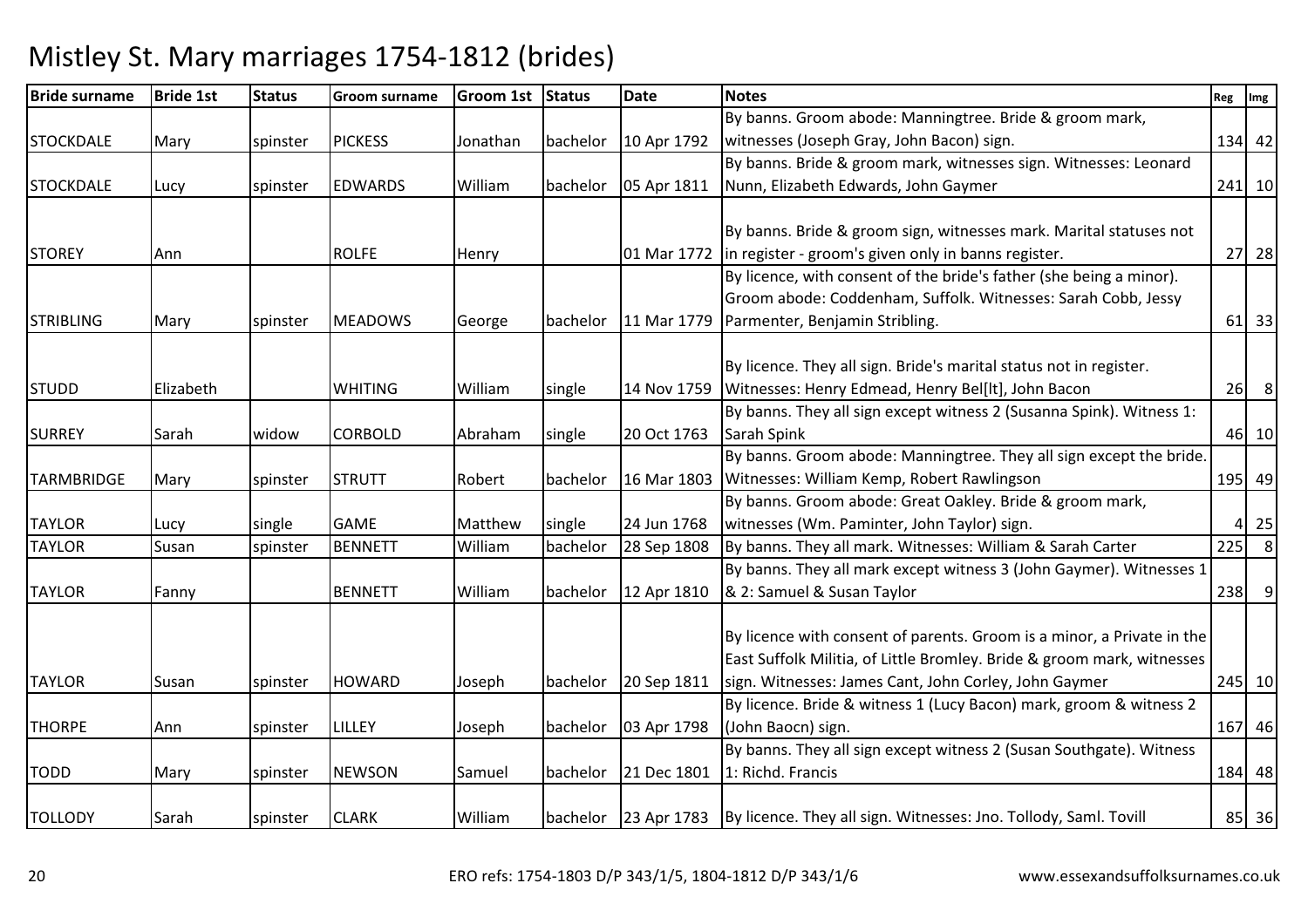#### Bride surnamee Bride 1st Status Groom surname Groom 1st Status Date Notes Reg Ing Reg Img Reg Img TOLLODY Lydia widow BARKER John widower 24 Dec 1811By banns. They all sign. Witnesses: William Wymark, Mary Elwood, John Gaymer <sup>250</sup> <sup>11</sup>TURNER Sarah spinster JAMES Charles bachelor 05 Jul 1787By banns. Groom & witness 2 (John Bacon) sign, bride & witness 1 (Hannah Turner) mark. 110 39 $24$ TURNERSally SALLOWS Robert  $\begin{array}{|c|c|c|c|c|c|}\n\hline\n\text{SALLOWS} & \text{Robert} & \text{M+1798} & \text{Banns only, not a marriage. Read: 16, 23, 30 Sep 1798}\n\hline\n\end{array}$ WALE Elizabeth spinster BROWN Joseph widower 31 Oct 178005 Apr 1783 By banns. Bride abode: Manningtree. They all sign except the bride. The groom is Joseph Brown the younger. Witnesses: John Orsborn, William Wale.. 74 34  $84 \overline{35}$ WALLIS Mary spinster WRIGHT Williambachelor  $\left| 05$  Apr 1783  $\right|$  By banns. They all sign. No witness 2. Witness 1: John Bacon WALLIS Catherine spinster PUGH Rowland bachelor 17 Apr 1809 By licence. Groom abode: St. Nicholas, Harwich. They all sign. Bride's abode looks like "of Mistley & Manningtree". Witnesses: Edwd. Poole, Chaplin Holman, Wm. & James Walliss 231 8 WARDEN Sarah single FRANCIS Richard widower 13 Nov 1807 By banns. They all sign except the bride. Witnesses: John Betts, Mary Russell| 221| 7| WARNER | Abigail | single | PALMER | James | single | 20 Oct 1760 By banns. They all sign except the bride. Witnesses: James Leech, Richard Francis $\sim$  33 8 WARNER |Hannah |widow |PONDER |John |single |16 May 1762 |2: Sarah Roff By banns. They all mark except witness 1 (Isaac Le Gender). Witness <sup>42</sup> <sup>9</sup>WARNER | Elizabeth | spinster | FISHER | William | bachelor | 06 Sep 1784 By licence. They all sign. Witnesses: David Baker, William Warner | 90 36 WARNER | Gartrude | spinster | DIXON | Thomas | bachelor | 25 Dec 1786 By licence. Groom is a minor, of St. Leonard in Colchester. They all sign. Witnesses (William Warner, G. & Sarah Long, W. Reynolds). Might be 5 witnesses - not clear if witness 4, Sarh Long, signed again Sarah Long, or if that is witness 5. 107 38WARNER Hannah spinster FENN Henry bachelor 23 Oct 1788By banns. They all sign. Witnesses: William Daniels, Maria Warner  $|113|39$ WARNER Maria spinster KING James bachelor 19 Feb 1789By banns. They all sign. Witnesses: Ann Langton, Aaron Snape | 115 | 39 WARNER | Elizabeth | spinster | SEGGARS | Isaac | bachelor | 22 Jan 1794 By banns. They all sign except the bride. Witnesses: John Gaymer, Elizabeth Lamberdd 144 42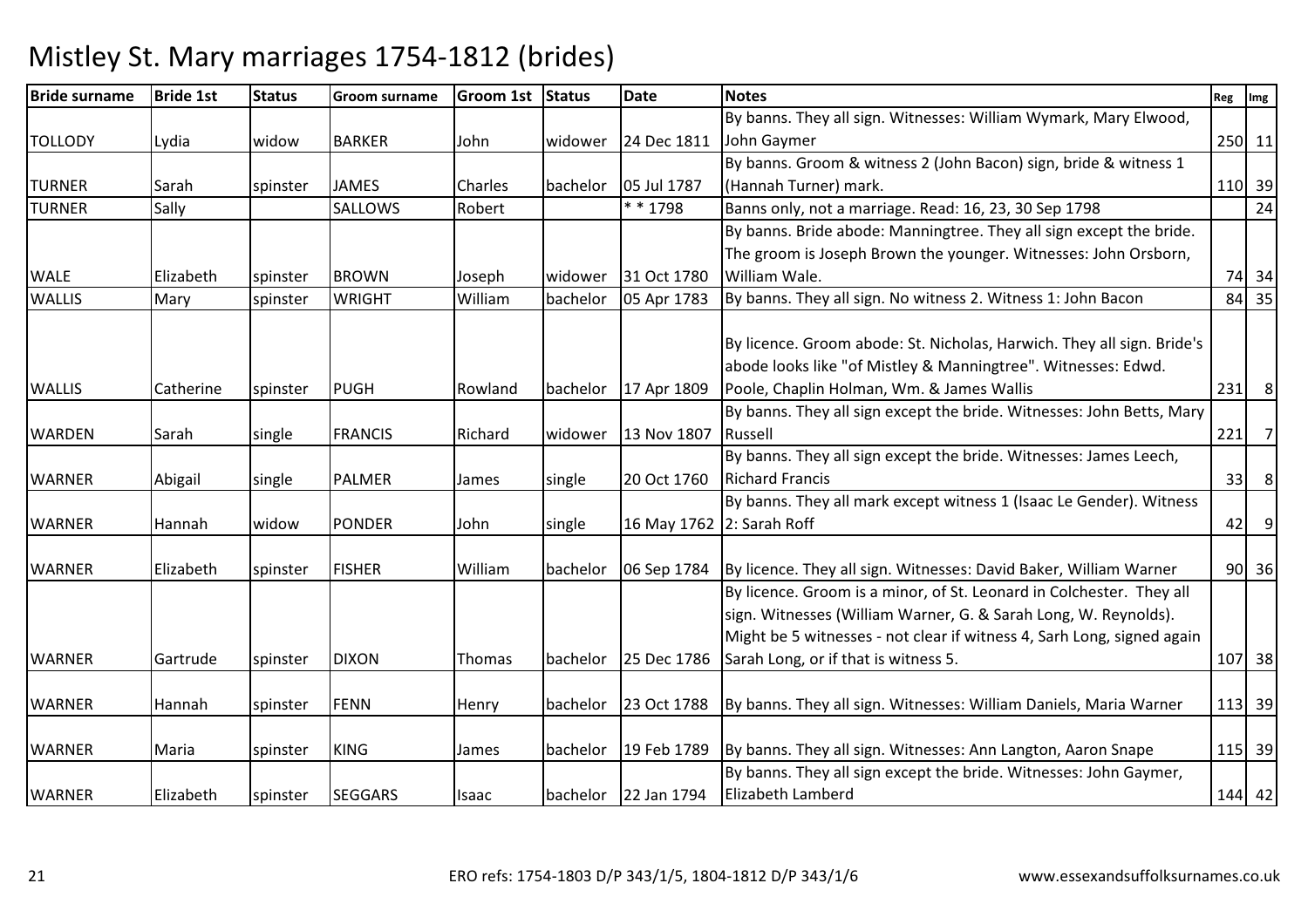#### Bride surnamee Bride 1st Status Groom surname Groom 1st Status Date Notes Reg Ing Reg Img Reg Img WARNER | Mary | single | ELWOOD | John | single | 02 Nov 1806 | 2 (John Bacon) sign. By banns. Groom & witness 1 (Robert Stevens) mark, bride & witness  $\begin{bmatrix} 212 & 6 \end{bmatrix}$ WARREN Letitia BLOSS Roger 17 Jun 1776By banns. Bride abode: Manningtree. They all sign except the groom. Marital statuses not in register. Witnesses: Georg. Burnett, Sarah Warren..  $\begin{bmatrix} 52 & 31 \end{bmatrix}$ WATKIN Martha USHER Thomas single 25 Feb 1763By banns. Groom abode: Harwich. They all sign except the bride, whose marital status doesn't appear in the register. Witnesses: Nicholas Dunn, Grace Baconn 45 10 WATTS Sarah Spinster KENINGALE John bachelor 14 Apr 1789 By banns. Groom & witness 2 (John Bacon) sign, bride & witness 1 (John Vince) mark.119 40 WATTS Susan Spinster TOLLODY John bachelor 23 Jan 1795 By licence. They all sign. The groom is John Tollody junr. Witnesses:H. Long, Jno. Warnerr 150 43 WATTS | Fanny | spinster **CLARKSON** / CLAXON Charles bachelor 08 Jan 1804 By banns. They all sign except the bride. The groom's surrname is "Clarkson" in the register, but he signs "Claxon".196 WATTS Mary Ann Single LIGHTFOOT Samuel Single 07 Apr 1807 By banns. They all sign except the bride. Witnesses: Chas. Claxon, Francis? Wattss 217 | 217 | 218 | 219 | 219 | 219 | 219 | 219 | 219 | 219 | 219 | 219 | 219 | 21 WAYLAND | Mary | widow | MARTIN | Richard | widower | 16 Sep 1782 By banns. Bride & groom mark, witnesses (Richd. Bagley, John Bacon) sign.. [81] 81] 83 WELLS Sarah single HINDE Michael widower 24 Sep 1765By licence. They all sign except witness 2 (Anne Bacon). Witness 1: Edmd. Rolfe <sup>58</sup> <sup>11</sup>WELLS Jane Spinster ELMER George bachelor 29 Nov 1796 By licence. They all sign. Witnesses : John Bishop, Hazel Salmon 156 44 WHALE Mary Eagle spinster SOUTH Samuel bachelor 10 Jul 1811 By licence. Groom abode: Little Bentley. They all sign. Witnesses: Thomas Eagle, Sarah South, John Gaymer <sup>242</sup> <sup>10</sup>WHALLY Sarah Widow BARNES Christmas widower 22 Mar 1761 By banns. They all mark. Witnesses: Hannah Reason, George Banks 34 8 WHAYLIN Mary Spinster SMITH Thomas bachelor 09 Jun 1778 By banns. Groom & witness 2 (Matthias Scott) sign, bride & witness 1 (Alice Tottham) mark.. 57 32 WHITE **Dorothy** single FRANCIS John single 10 Sep 1758 By licence. They all sign. Witnesses: James Abain, Thomas White, John Baconn 16 7 WHITE **Frances** widow NORMAN Thomas widower 11 Aug 1774 By licence. Groom abode: Manningtree. They all sign. Witnesses: Robt. & Ann Wortss 39 30